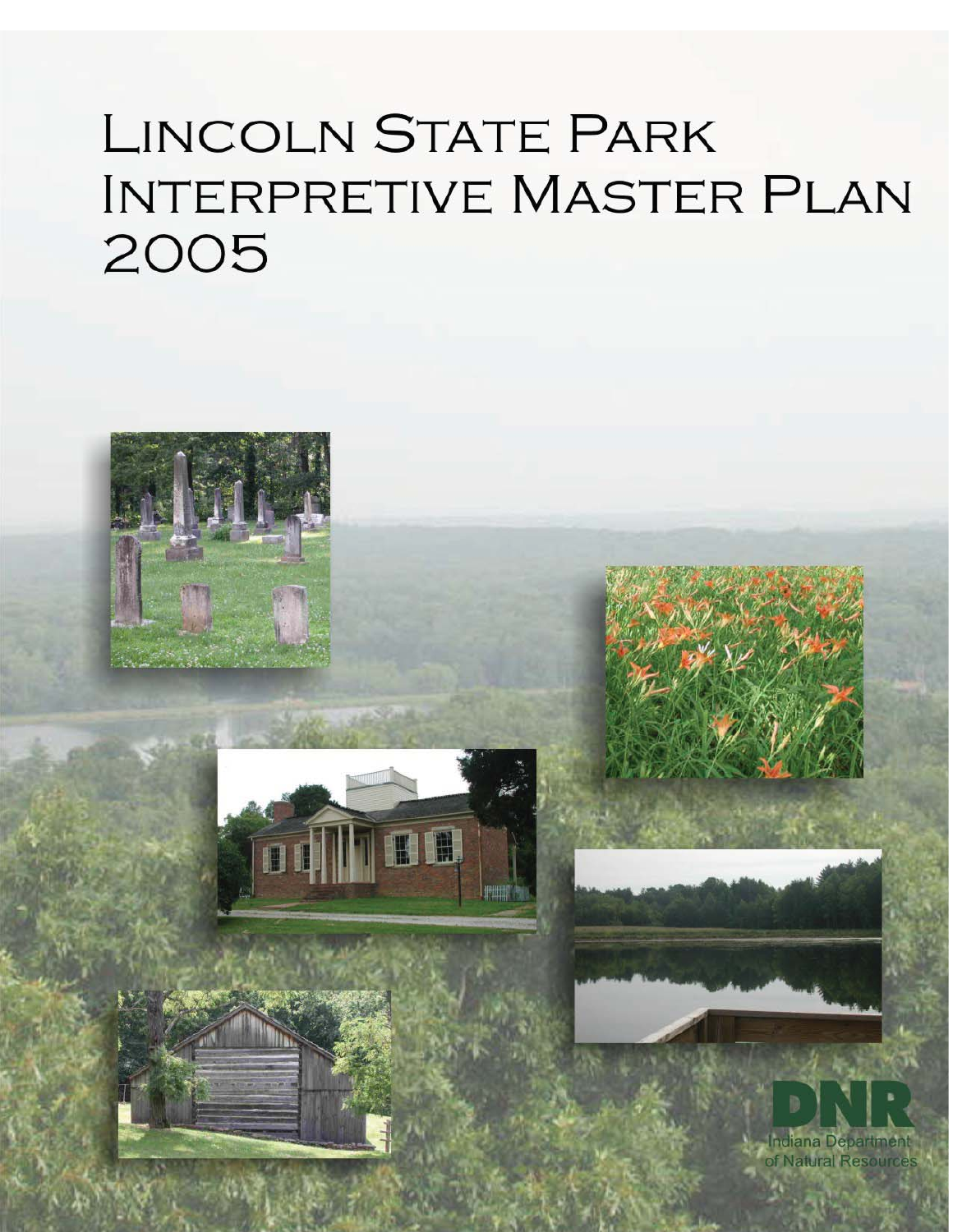# Contents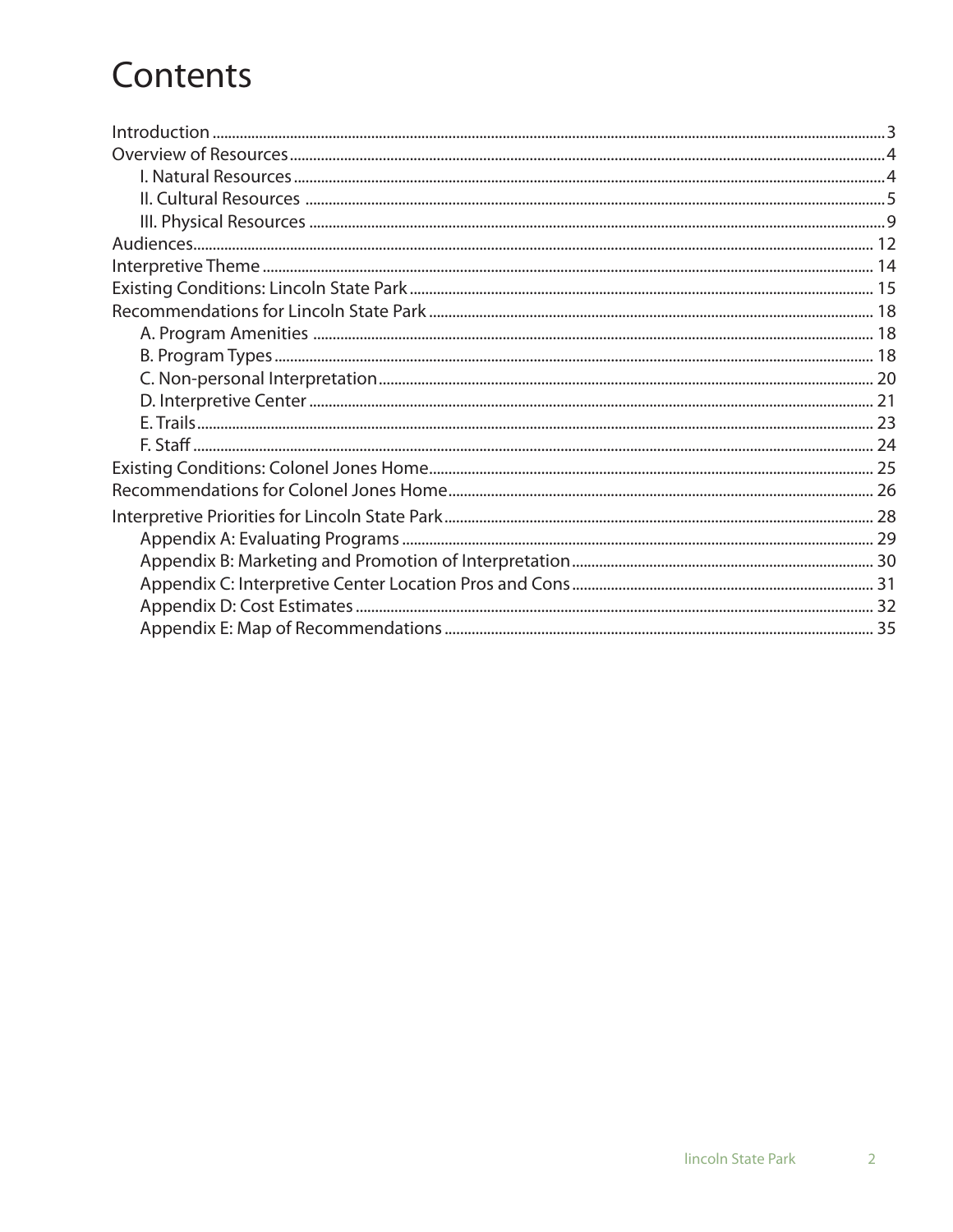# Introduction

Lincoln State Park is in an excellent position to capitalize on its interpretive potential. The addition of a full-time interpreter will permit year-around programming, long-term planning and positive community relations. The addition of the Jones Home, with its historic tie to the area, makes the park a regional experience. The coming of the Lincoln Bicentennial will focus attention on an area rich in Lincoln history.

The park has enormous potential. It contains an important story. It has documented sites and a wealth of information. From an interpretive standpoint, Lincoln State Park is well situated for interpretation.

With all of these factors falling into place, this interpretive plan serves as a catalyst for expansion. It focuses resources on the site and the audience. The recommendations fit with the park's interpretive theme.

While implementation of some recommendations can be immediate, others will take further planning. Planning for those should begin now.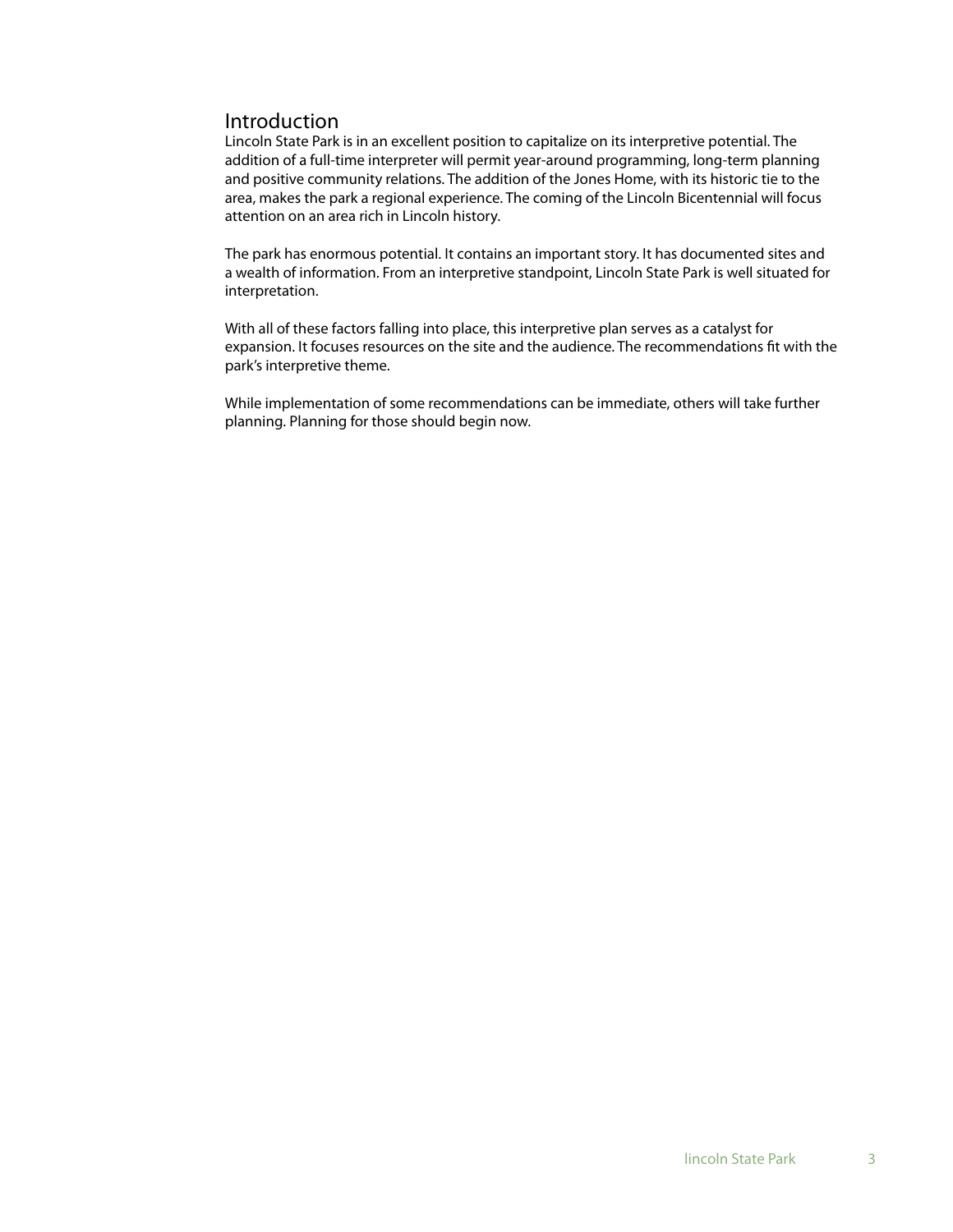# Overview of Resources

#### I. Natural Resources

A. Landscape

- 1. Topography. Lincoln State Park is in the Wabash Lowland physiographic subdivision. Flat areas exist in the central and western portions of the park. Steep slopes are found in the south and northeast. Elevation varies from 420' to 620'.
- 2. Geology/Soils. The underlying bedrock is Pennsylvanian. These are sedimentary rocks, primarily shale, sandstone and siltsone. Some coal and limestone are also present. The more recent glacial periods did not reach as far south as Lincoln State Park. As a result, most soils are



thin, having developed directly on the bedrock with the exception of some alluvium along the creek feeding Lake Lincoln.

- 3. Climate. The average temperature in January is 34.5. The average July temperature is 78.8. Snowfall is not abundant, with the average January snowfall being 3.2 inches. Relative humidity ranges from 45-90% in the summer and 60-90% in the winter.
- 4. Water. Surface water flows into Buckhorn and Little Pigeon Creeks and from there into the Ohio River. Lake Lincoln was built by the Civilian Conservation Corps in 1930 and is 58 acres in size. Most of the Lake Lincoln watershed is within the park boundary. The lake was the drinking water supply for the park until the 1970s when the park began receiving its water supply from Santa Claus, Indiana. Weber Lake is a strip mine abandoned around 1958. It has a 19-acre surface area and a 23-acre watershed.

#### B. Flora

Lincoln State Park falls within the Driftless Section of the Southwestern Lowlands Natural Region (Homoya). Falling south of the Illinoian glacial boundary, it is typified by steep slopes. Upland forest types predominate.

Original land surveys from 1805 mention oak-hickory being the dominant forest type. Black oak is the most frequently recorded tree. White oak, hickory and dogwood are also mentioned. Spicebush was the prevalent understory plant.



Within a few years of being opened for settlement, the original forests had been cleared for farming. Hogs roamed the remaining stands of trees, disturbing the understory and killing young trees. Old photos show a landscape that is largely cleared of trees.

Forests have returned to Lincoln State Park. Oak-hickory forest is still the most common forest type although the composition has changed. Mixed forest types in the park include tulip poplar, maple, gum and introduced pines (planted in the 1930s by the CCC).

The Sarah Lincoln Woods Nature Preserve was identified by the Division of Nature Preserves as best representing pre-

settlement conditions. The dedicated preserve consists of xeric (dry) upland forest, mesic upland forest and dry-mesic upland forest. The xeric upland forest is dominated by post, blackjack and black oaks and also contains scarlet and white oaks, and pignut hickory. The state endangered butterfly pea (Clitoria mariana) has been located in the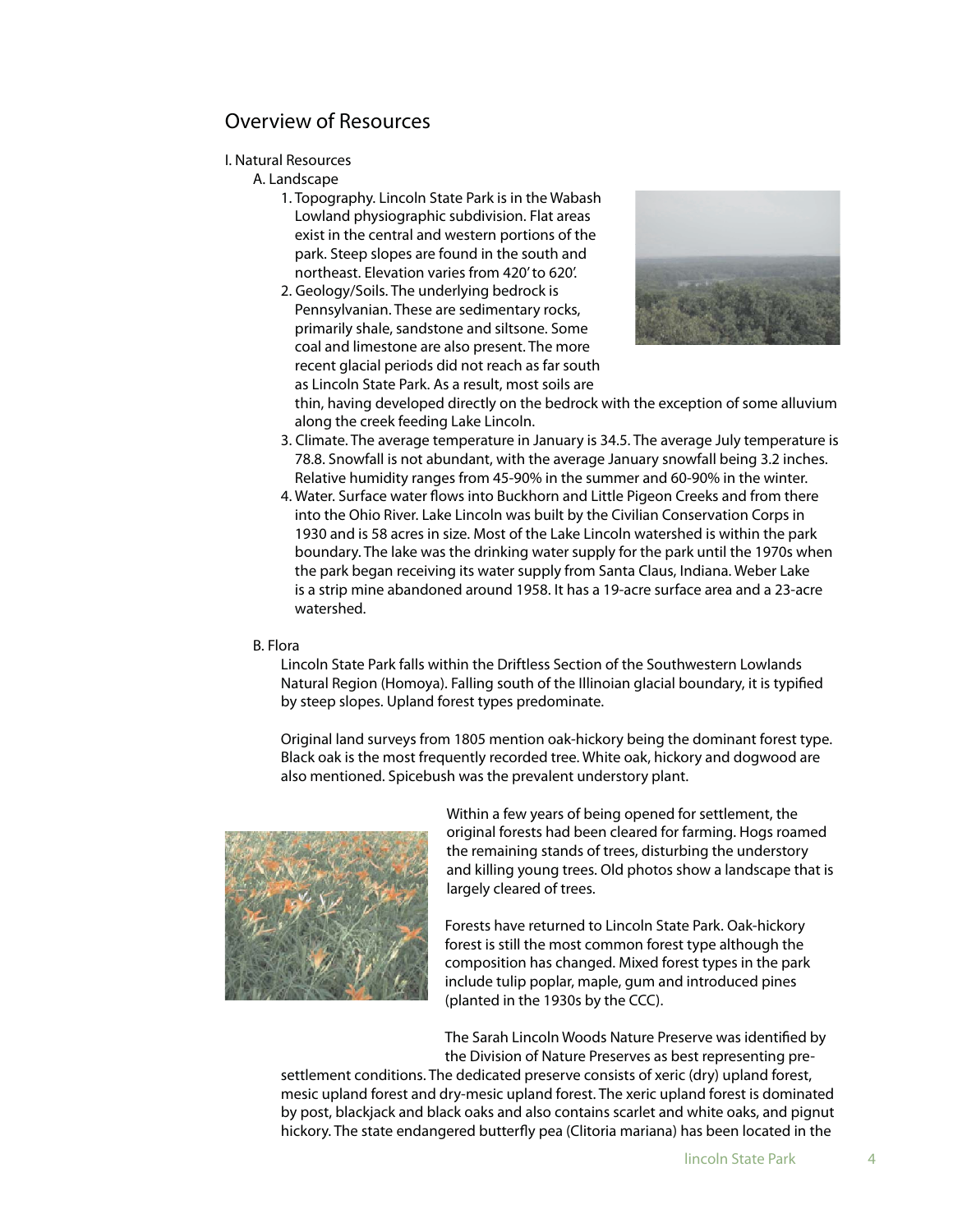preserve.

#### C. Fauna

The most recent inventories were conducted in 1986 and indicate a variety of birds and mammals. A list of "Probable Breeding Bird Species" within the park has birds listed by ecosystem location. The Mississippi Kite (Ictinia mississippiensis) is a species of Special Concern in Indiana. A pair displaying courtship behavior and juveniles have been seen a Lake Lincoln.

Lake Lincoln has bluegill, largemouth bass, channel catfish, redear sunfish, yellow perch, white crappie and brown bullhead. The channel catfish is stocked. Beaver are present at Lake Lincoln.

#### II. Cultural Resources

Lincoln State Park was established in 1932 to protect the land used by the Lincoln family during their Indiana years. In 1962, 115 acres were transferred to the National Park Service, becoming the Lincoln Boyhood National Memorial. Included within the transfer was the Nancy Hanks Lincoln grave and the Lincoln cabin site.

The cultural resources within Lincoln State Park remain significant. The recent transfer of the Colonel Jones House to the Division of State Parks and Reservoirs further enriches the cultural resources.

Over the years, archaeological studies have been conducted, but much more needs to be done. William Bartelt, whose studies provide much of the following information, frequently expressed the need for more work. A lot of documentation and site description is in existence making further study possible.

#### A. Little Pigeon Creek Settlement

The Lincoln Family was part of a community that settled the area following Indiana's statehood in 1816. The community included several farms, a general store and post office, a mill, schools and a church. Many of the Pigeon Creek sites are within the park boundary.

1. Little Pigeon Baptist Church. The present structure is the third church built on the site. The church was founded in 1816 with the first structure described in 1821 as being "30' x 26' hewn logs, 8' in the understory and 6' above the joints . . ." This original log church stood until around 1875. The second church was replaced in 1948 by the current structure.

Thomas Lincoln, Abraham's father, did the cabinet work, pulpit and window casings for the original church. Thomas served as a trustee and moderator of business meetings. His son Abraham was a sexton in the church, although not a member. Sarah Lincoln Grigsby, Abraham's sister, became a member of the church at the time of her marriage, the custom of the time.

The church is centrally located within the Little Pigeon Creek Settlement on land donated by Samuel Howell. A spring located near the church helped influence the site selection.

Today, the church is an inholding within the park property. Services are still conducted on a regular basis. A piece of sandstone from the foundation of the original church rests against the current building. An inscription on the stone reads, "Part of foundation of church founded June 8, 1816. First church stood 90 feet SW of this spot." There is no way of knowing if the stone has been moved, making the inscription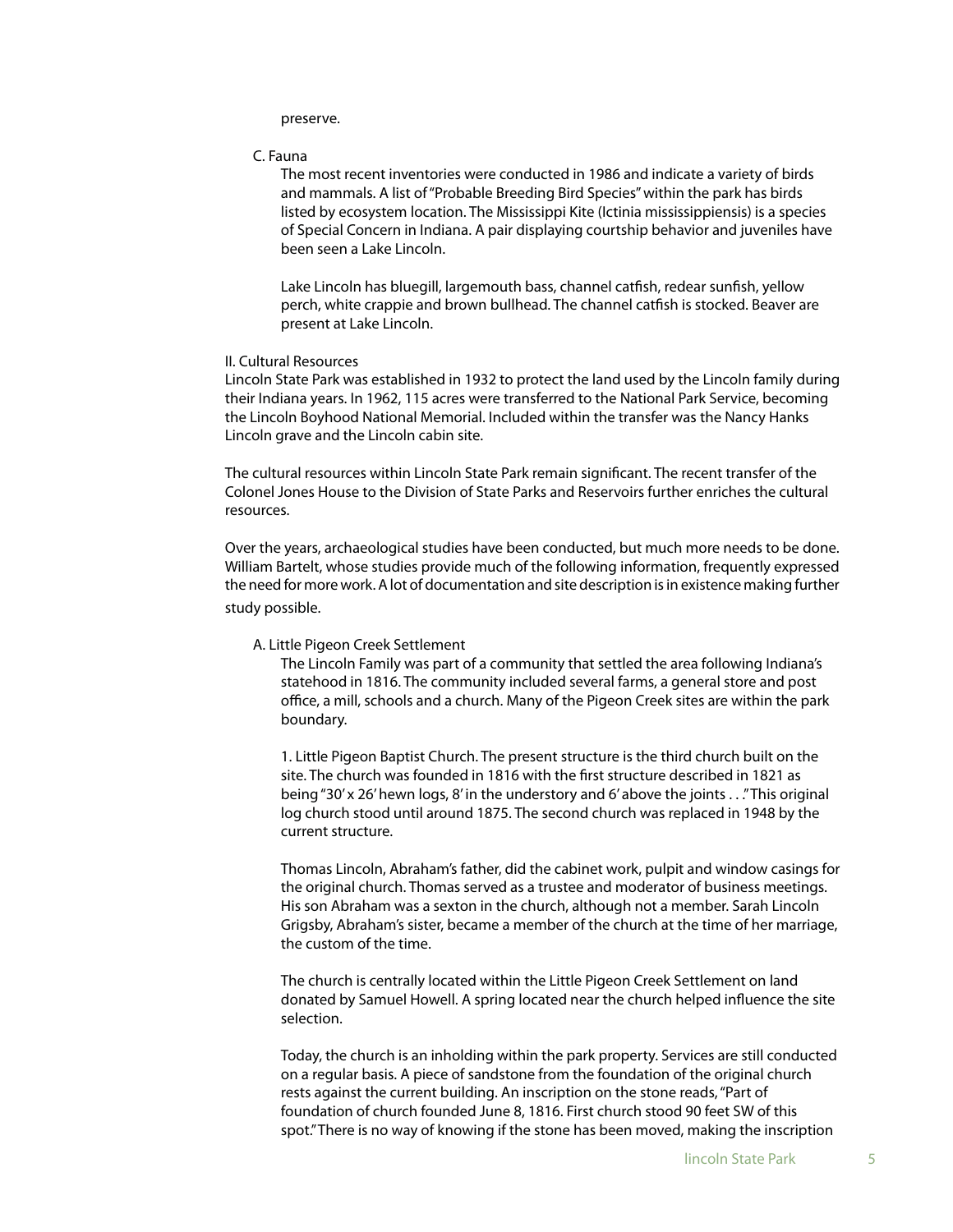incorrect. Ninety feet southwest of the stone is a portion of the cemetery. All of the graves in that area are dated after the 1875 removal of the first church, so the inscription is likely accurate.

2. Cemetery. The cemetery, adjacent to the church is also an inholding. The cemetery

was marked off in 1825 and contains family names from the Little Pigeon Creek Settlement. Among the graves is that of Sarah Lincoln Grigsby, Abraham's sister. Sarah married Aaron Grigsby in 1826 and died 18 months later during childbirth. Sarah (called Sallie by her brother) was buried with her child in her arms. Aaron Grigsby remarried on September 30, 1830, but died the following year.

The inscription on her headstone reads, "Sarah Lincoln, wife of Aaron Grigsby, Feb. 10, 1807, Jan. 20, 1828." Her first marker was of sandstone with her initials carved on it. That marker was replaced in 1916.



#### Account of Sarah Lincoln's death:

Abraham Lincoln " . . . was out in our little smoke house at our house doing a little carpenter work when Aaron, Sarah's husband, came running up from his house a quarter of a mile away and said that Sarah had just died. We went out and told Abe. I never will forget that scene. He sat down in the door of the smoke house and buried his face in his hands. The tears slowly trickled from between his bony fingers and his gaunt frame shook with sobs. We turned away."

 (Warren, Louis A., "Lincoln's Youth, Indiana Years, Seven to Twenty-one, 1816-1830", 1959)

3. Noah Gordon Home and Mill Site. An abandoned well (some references call this an "open cistern") marks the vicinity of the Noah Gordon Home along Trail 5. Noah Gordon lived at the site from 1816 to 1829. He farmed his land and operated a mill. In 1829, he moved to Missouri.



There has been much debate about the mill location. Currently a sign marks a spot in a ravine north of the home site. This is probably incorrect. The mill was horse-powered (not water-powered) and would have needed a larger flat area for operation. In this type of mill, the farmer's own horse is harnessed to the mill and walks slowly in a circle, turning the millstones. Corn is poured into a central hopper and ground into cornmeal.

The mill is the site where Abraham Lincoln was "kicked by his horse and apparently killed for a time." There are several

versions of the story, but all agree that Lincoln was knocked unconscious by his horse while operating the mill. Lincoln himself made several references to this incident. The stories vary on how long his was unconscious. As he regained consciousness, Lincoln apparently finished the sentence that was cut short by the blow to his head.

4. James Gentry Home Site. The James Gentry home site is in the northwest corner of the site. It is accessible by Trail 4, but requires crossing State Road 162. A parking pulloff and interpretive sign are located at State Road 162.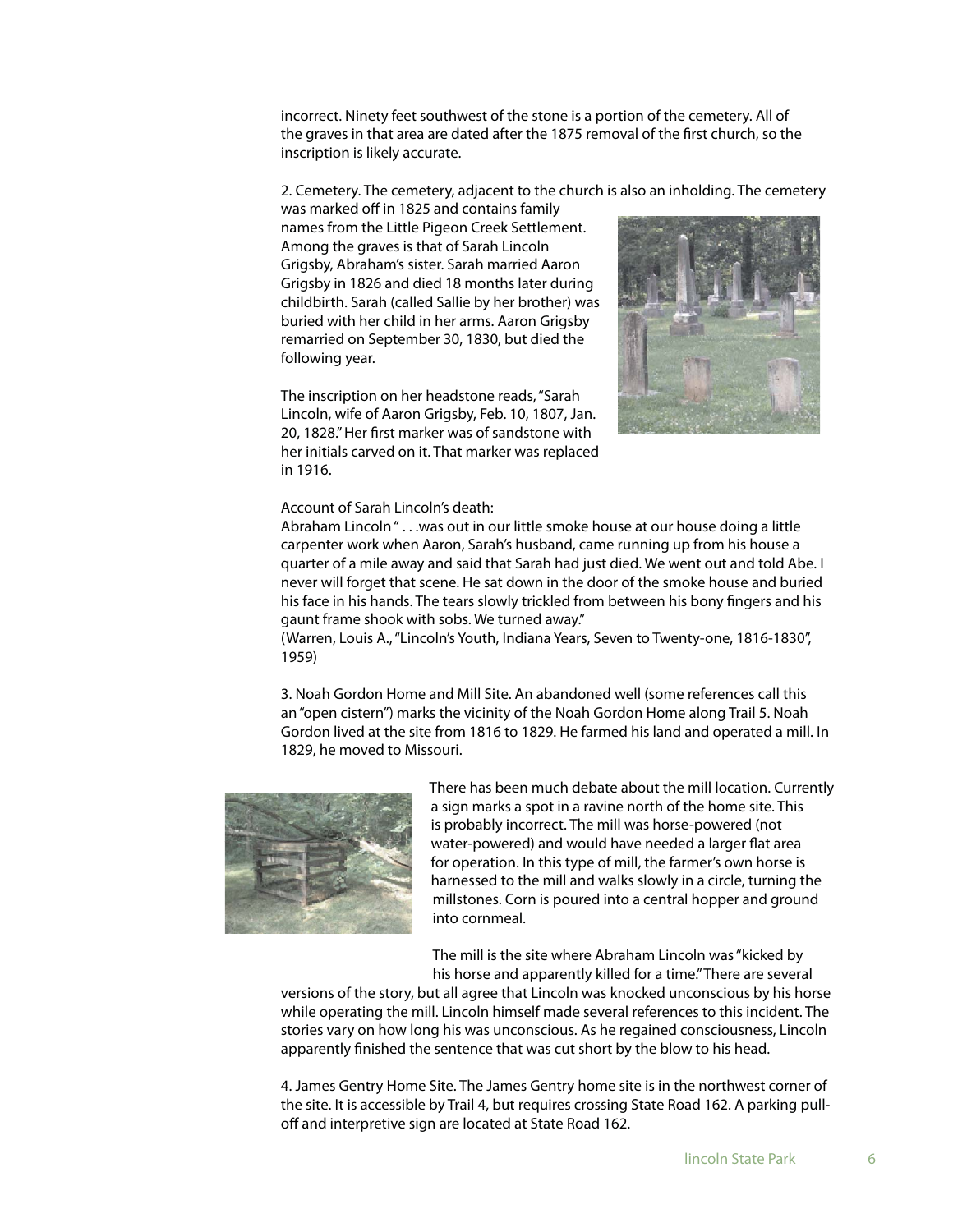James Gentry Sr. was born in North Carolina in 1788 and lived in Kentucky before moving to Indiana. In 1818, he entered 1000 acres in Spencer County. James Gentry owned a store where Abe Lincoln clerked. Gentry also hired Lincoln to deliver a

flatboat of goods to New Orleans. Stories tell that during this trip, Lincoln witnessed a slave auction, an event that disturbed him greatly. When the Lincoln family moved to Illinois, they spent their last night at the Gentry cabin.

The Gentrys were a wealthy family in the Little Pigeon Creek Settlement. The town of Gentryville is named for James Gentry Sr. His cabin had two stories and a breezeway.



5. Gentry Store to Troy Road. A roadbed is visible crossing the park. This road ran from Gentry's store past Gordon's Mill, the Little Pigeon Baptist Church and on to Troy. Troy was a center of trade on the Ohio River and location of a ferry to Kentucky. This road was probably in existence during Lincoln's time and developed over time as sections joined together. Walking was the main means of transportation on the unimproved dirt road. Today several pieces of the road have been incorporated into the trail system.

6. Schools. The Andrew Crawford School supposedly stood on Noah Gordon's farm near a spring. The exact location is unknown although descriptions place it northwest of the Lake Lincoln dam and north and west of the boat ramp parking lot. In 1865, the schoolhouse still stood. It was a one-room log building with greased-paper windows, a puncheon floor and split-log benches. The door was on the southeast side of the building and a stick-mud chimney was on the north end. Antlers hung over the door.

This was Abraham Lincoln's first school. Lincoln attended school irregularly and mentioned that his entire schooling did not amount to one year. Other schools attended during his seven years in Indiana were the Dorsey School (described as being near the church) and the Swaney (also spelled Sweeney) School. The Swaney School was located outside of the park boundary.

7. Samuel Howell Home and Spring. Samuel Howell's farm was located where the Howell Shelter and picnic area are currently located. Howell donated some of his property (including a spring) for the church building. Some flat sandstones (possibly a foundation) and evidence of disturbance can be found.

8. John Carter Home. John Carter owned land in the extreme northeast corner of the park. Little is known about Carter or the home location.

#### B. Colonel Jones Home

1. Jones's Life. William Jones was believed to have been born on January 5, 1803 in Indiana. His parents were Peter Jones and Sarah Keller who were married in Jefferson County, Kentucky in 1800. Peter Jones served in William Henry Harrison's territorial government. Peter was the secretary at the Indian treaty council that led to the Treaty of Fort Wayne. His primary source of income was Jones Tavern, a prominent gathering place in Vincennes. The tavern was a center of social as well as political activity. Peter's children received a good formal education as well as the informal education from the exposure to important events and people.

As a young adult, Jones moved to Louisville, Kentucky where he apprenticed for a wholesale dry goods firm. He married Fanny Payne and started a business. His wife and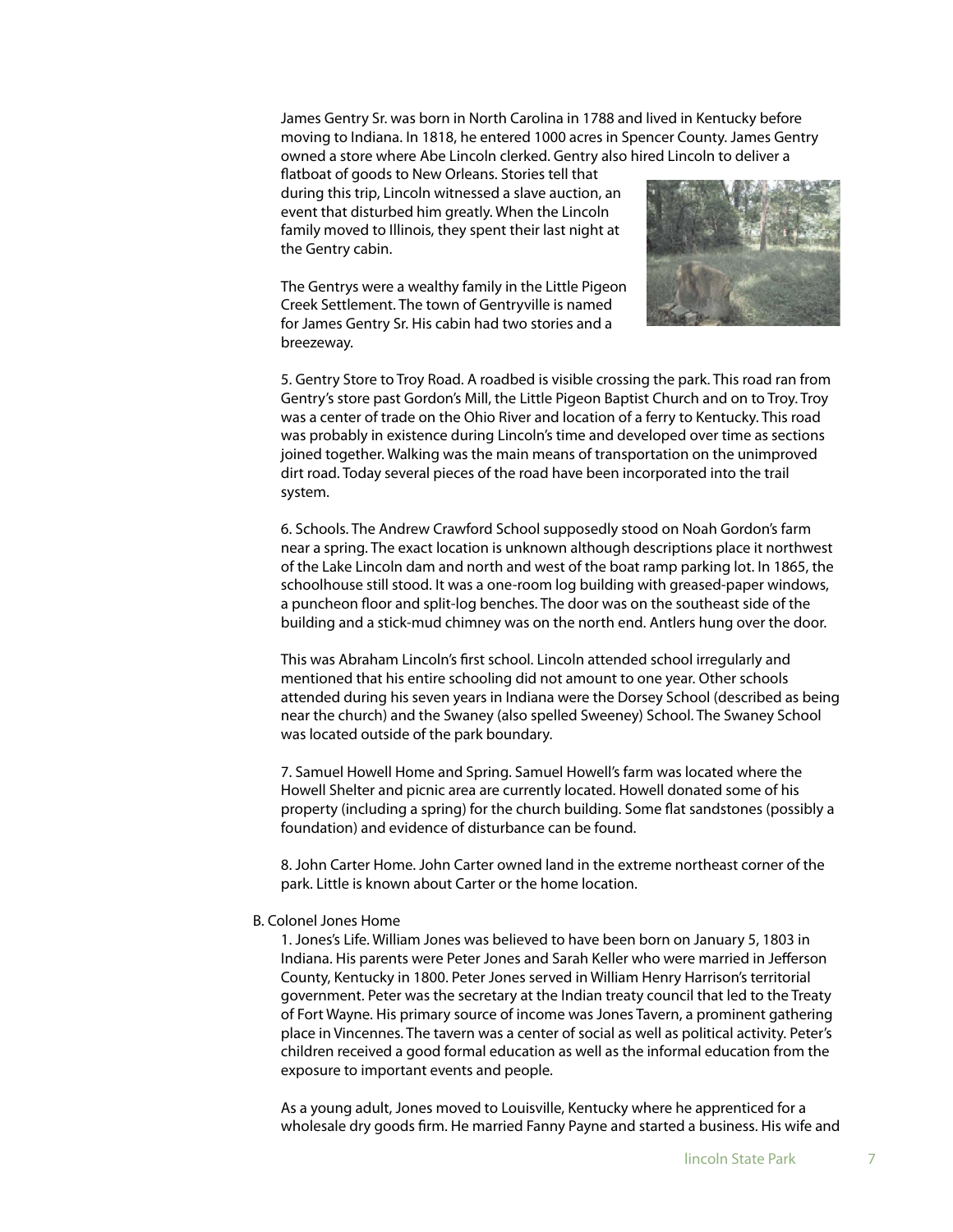his two young children died. In 1827, he returned to Indiana where he opened a store in Spencer County. He married Rachel Oskins in 1830 and became postmaster. The community of Jonesboro grew up around Jones's store.

Jones was an important merchant in the region. He not only sold (or exchanged) merchandise to local farmers, but also shipped their produce to markets along the Ohio River and on flatboats to New Orleans. Products included pork, grain, hides, venison, beef and tobacco. Abraham Lincoln worked for Jones unpacking boxes, butchering hogs and salting and packing the meat.

Jones was also an important political figure. He was a supporter of Henry Clay, a Whig. When Clay lost the presidential election, Jones "was for several days incapacitated for attending to his usual business." Jones had an opportunity to share his political views with Abraham Lincoln, who became a Whig. In 1844, Lincoln (then an Illinois elector) campaigned for Clay in Spencer County. He stayed the night with the Jones household and made a speech during this visit. When the Whig Party was dismantled, Lincoln and Jones joined the Republican Party.

Jones himself was elected to the Indiana General Assembly in 1838. He supported economic development and internal improvements. He did not run for reelection in 1841.

In his sixties, Jones enrolled in the military during the Civil War. Jones died in battle near Atlanta on July 22, 1864.

2. Jones Home. Jones returned to Indiana from Kentucky in 1827. Initially he lived in a log house across the road from the current house. When his business ventures flourished, he built the brick home (around 1834). In the early 1850s, Jones moved from the house to Gentryville where he opened another store. The home had several owners before being purchased by George and Arietta Bullock in 1887. It remained in Bullock Family ownership until 1976 when it was acquired by Gayle and Bill Cook. The Cooks painstakingly restored the house to its original appearance. In 1975, it was placed on the National Historic Registry. In 1990 the Jones House and 100 surrounding acres were transferred to the IDNR.

The Jones Home is located on one of the highest points in the area. The house is a Federal design with Classic Revival embellishments such as a Greek pediment and



columned front porch. Most homes of this design are two-story homes, but the Jones Home is a one-story house. There is a small loft and a captain's walk on the roof. (Floor plan) The Jones Home is an example of the increased affluence and changing economy during this period. The Jones Home represents those successful entrepreneurs who stayed in Southern Indiana instead of moving further west.

Jones's store was adjacent to the brick house. There are no remains of the store or the barn that also existed. A barn from the

same period was reconstructed on the property in 1995. The barn originally stood in Warrick County, and few miles northwest of the Jones Home.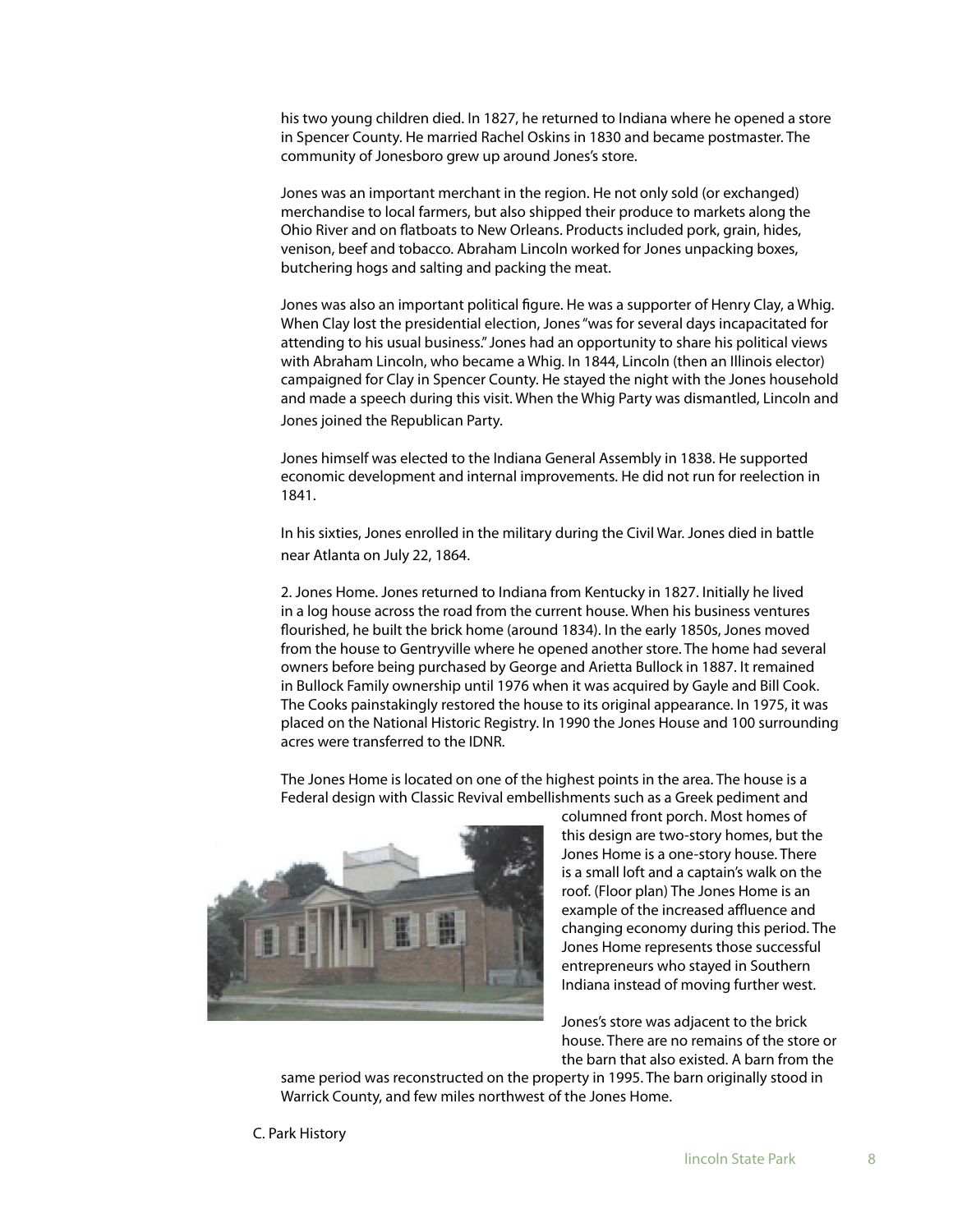1. Establishment. Lincoln State Park was established in 1932 to protect land used by the Lincoln Family during their time in Indiana (1816 - 1830). At that time the property included the Nancy Hanks Lincoln grave and the Lincoln cabin site. In 1962, these sites plus 115 acres were transferred to the National Park Service to become the Lincoln Boyhood National Memorial. The current park acreage is 1747 acres.

2. Civilian Conservation Corps (CCC). In 1933, the CCC established a camp at Lincoln State Park. About 200 men lived at the camp until its closing in 1941. Projects at the park included: the dam that created Lake Lincoln, the park roads, the ranger cabin, picnic grounds, shelters and the trail system. They also planted the pine plantations and implemented erosion controls.

The camp consisted of four barracks, a mess hall, administration building, recreation hall, garages and a bath house. Remains of the camp are found near the park entrance off Trail 4.

#### D. Mining



Weber Lake. Weber Lake is a strip mine, abandoned around 1958. It has a 19-acre surface area and a 23-acre watershed. Following its abandonment, the lake was highly acidic. Reclamation is correcting these conditions. Limestone levees stabilize the pH level. Wetlands are taking hold in the shallow areas. The lake is now stocked with fish and a dock extends into the lake. The Indiana Geological Survey will be installing a series of interpretive panels regarding the lake and its reclamation. Another strip mine is found near Trail 2.

#### III. Physical Resources

A. Facilities. Park facilities include: 1. Beach/Bathhouse. A beach is maintained on Lake Lincoln. It is available for swimming from Memorial Day through Labor Day. A bathhouse and concession are located at the beach. No lifeguard is on duty.

2. Boat Rental. Canoes, paddleboats and rowboats are rented for use on Lake Lincoln. A boat ramp is also available for personal watercraft. Only electric motors are permitted.

3. Fishing Piers. A fishing pier is also located on Lake Lincoln. Lake Lincoln has bluegill, largemouth bass, channel catfish, redear sunfish, yellow perch, white crappie and brown bullhead.



4. Picnic Shelters. There are five picnic shelters in the park that can be reserved. The Lakeside Shelter was built by the CCC.

5. Nature Center. The nature center is a converted water plant building that is open seasonally. It has 750 square feet of space and is located near the dam.

6. Amphitheater. The 1514-seat amphitheater features the "Young Abe Lincoln" drama as well as other summer productions. The amphitheater is covered and a concession stand offers food and beverages. Ticket prices are currently \$15/adult and \$8/child. 7. Campgrounds. A modern campground is centrally located in the park, adjacent to Lake Lincoln. This campground includes modern restroom and shower facilities as well as electric hook-up and surfaces suitable for camper trailers. Primitive camping is also available.

8. Family Cabins. Family cabins accommodate six people and are available April through November.

9. Group Camp. The group camp can accommodate 155 people. The camp includes cabins, a dining hall/kitchen, restrooms, showers and a play area. It is located near the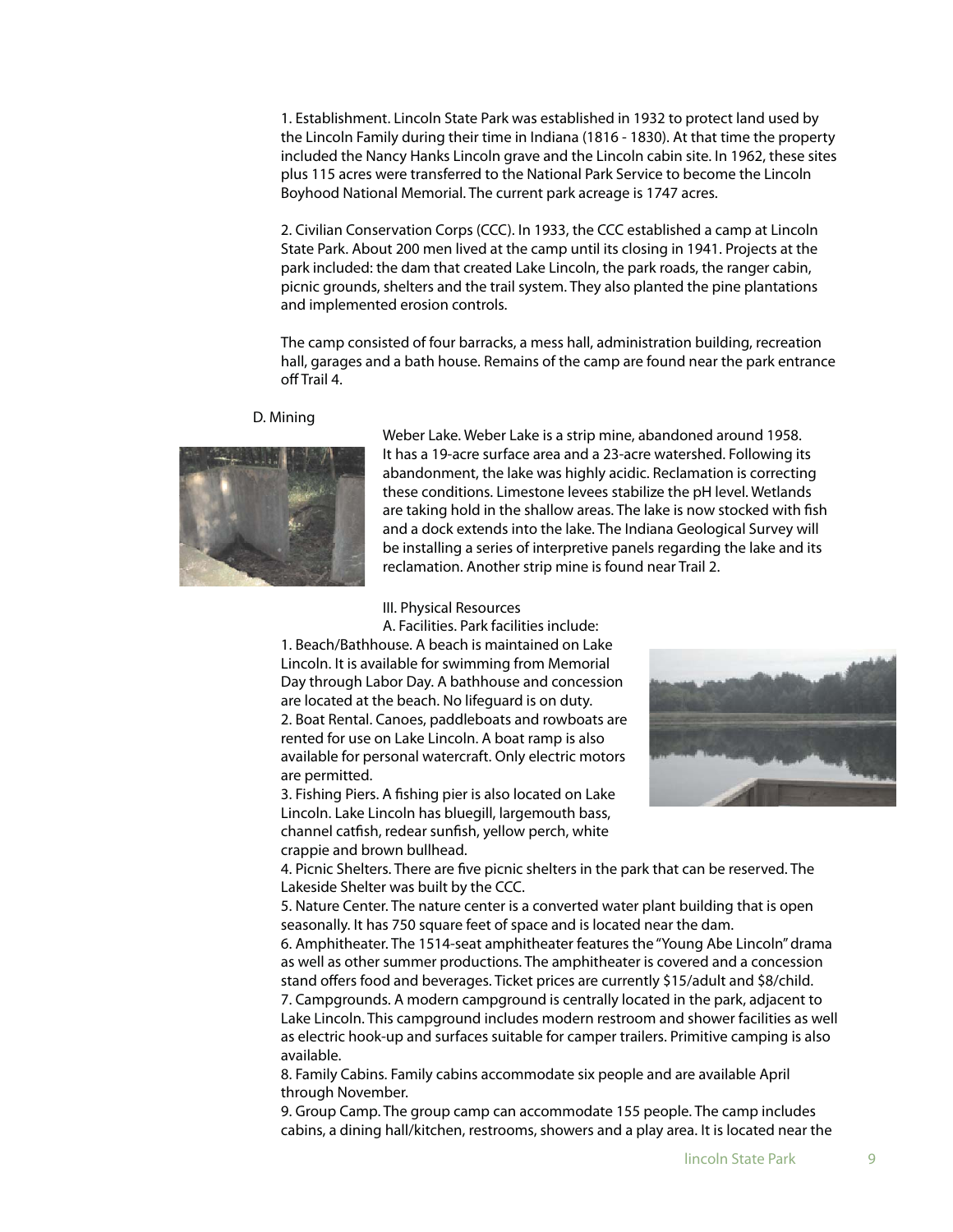southwest corner of Lake Lincoln. The camp has recently been renovated and opened for use by families and small groups as well.

B. Trails.

Six trails traverse Lincoln State Park. All are described as Moderate or Easy and range in length from 1.5 miles (Trail 1) to 3.7 miles (Trail 4). Some trails include destinations such the fire tower, Weber Lake, and the Gentry home site. Others circle the lake or pass through the Nature Preserve. An unnumbered trail provides access across SR 162 to the Lincoln Boyhood National Memorial.

References

A Neighborhood Walk, Trail Guide, Lincoln State Park Bartelt, William, The Historic Sites of Lincoln State Park, 1986 Bartelt, William, Colonel William Jones of Spencer County, 1992 Bartelt, William, Keeping Up with the Joneses, 1995 Bartelt, William, William Jones and Mainstream Culture, 1996 Bartelt, William, The World Around William Jones: Politics, Commerce & The New Nation, 1999 Colonel William Jones House Six-Year Plan Homoya, Michael A., Natural Regions of Indiana, 1985 Indiana Department of Natural Resources, Indiana's Dedicated Nature Preserves, 1999 Indiana Department of Natural Resources, Lincoln State Park Master Plan, 1987 Pfeiffer, Larry L., The Civilian Conservation Corps at Lincoln City Undated write-ups about Lincoln State Park Vannest, Charles Garrett, Lincoln the Hoosier, 1928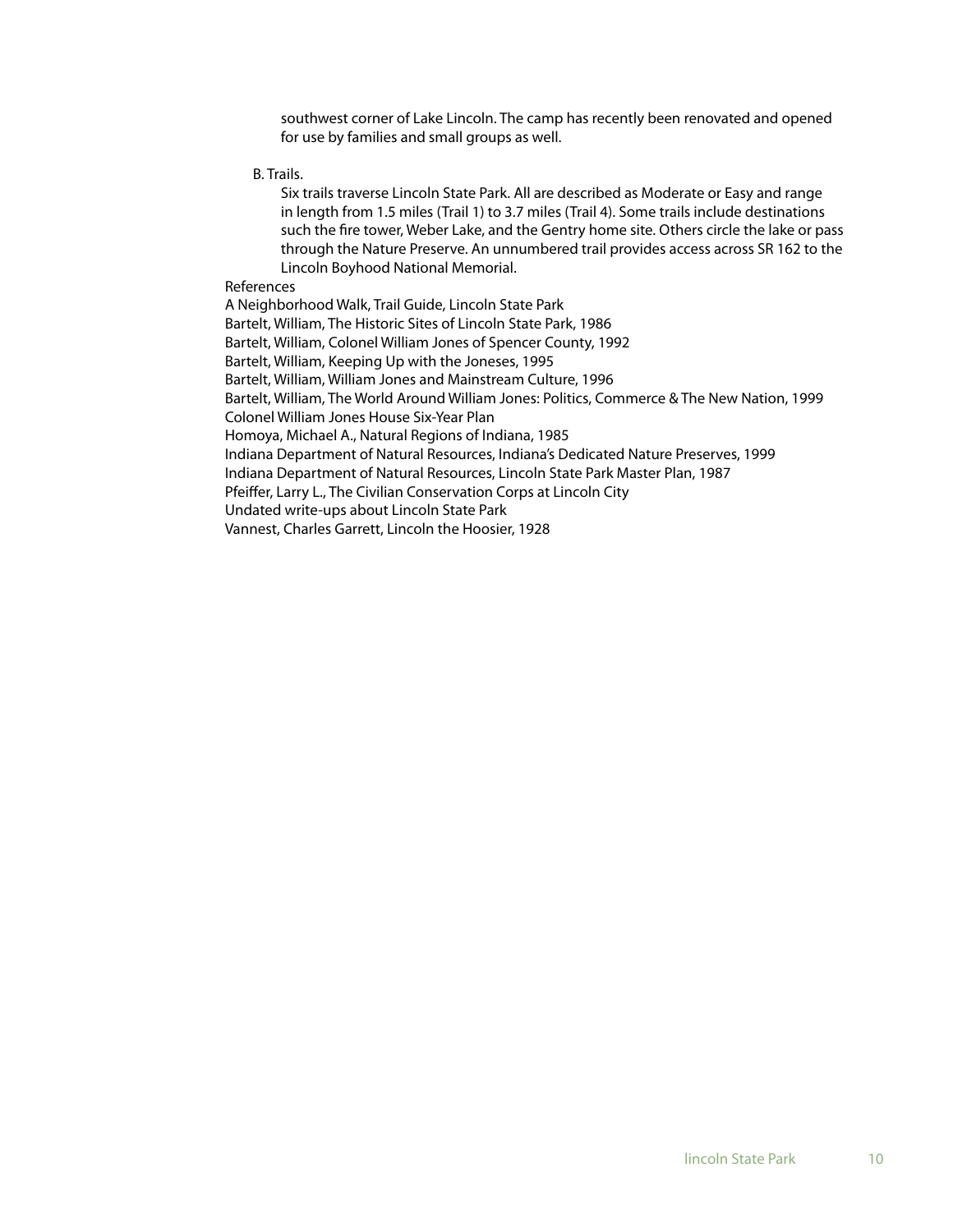Warren, Louis A., Lincoln's Youth, Indiana Years, Seven to Twenty-one, 1816-1830, 1959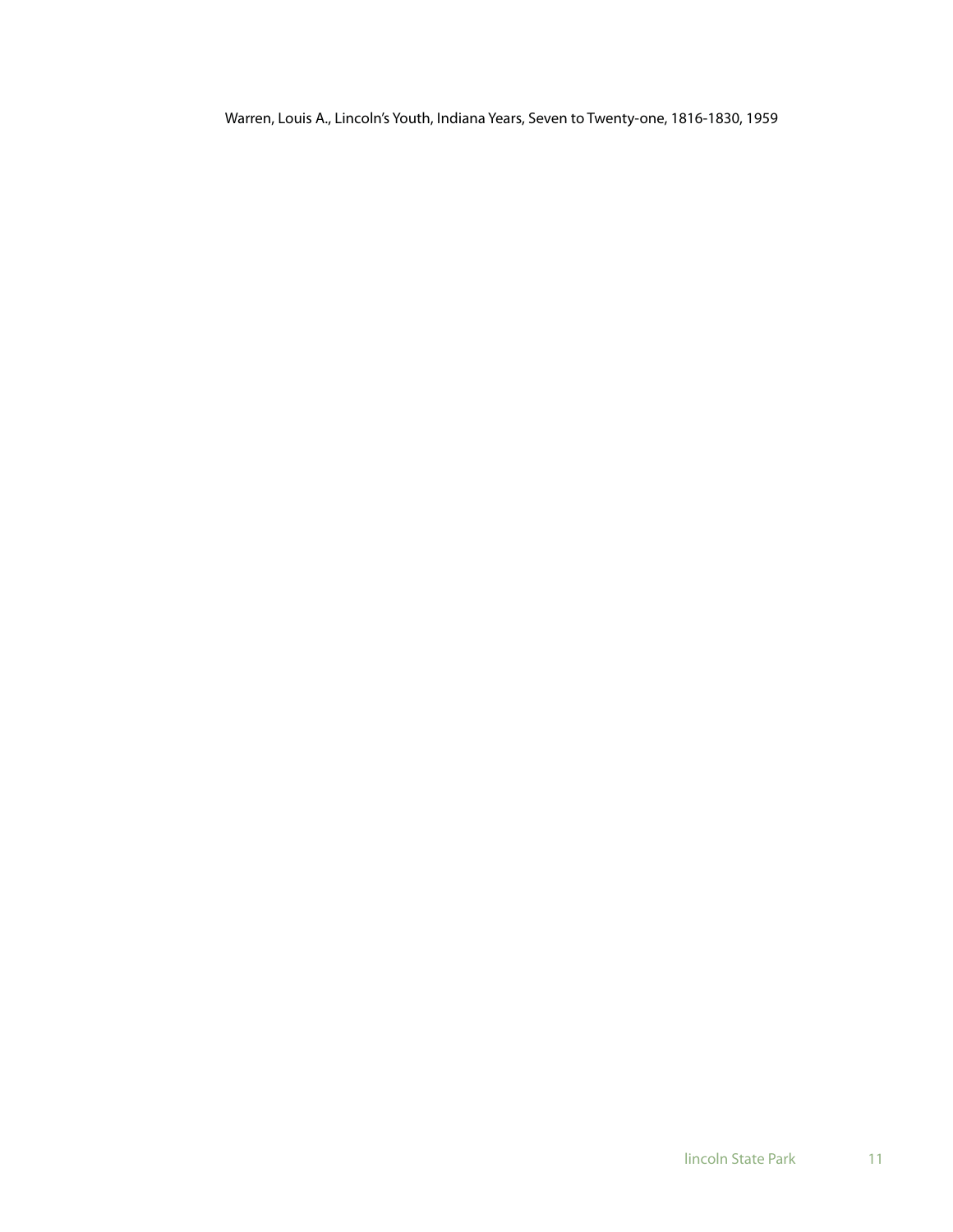# Audiences

#### Current

According to the 1987 Master Plan, the majority of the park visitors come from within a 60 mile radius of the park. Eighty-five percent of the visitors were returning visitors. The primary audience for interpretive programs are families and social groups staying in the campgrounds. Until recently, the park has had only summer seasonal interpretive staff, so groups such as schools have not had much emphasis.

In many cases, those staying in the campgrounds are visiting Holiday World during the day and are absent from the park until evening. Day users are at the beach and have been targeted during lifeguard breaks. Lifeguards were eliminated, thus the interpretive programming at the beach has been less successful.

#### **Target**

With the introduction of year-round interpretation, there is potential for reaching audiences not previously tapped. For some of these groups, specific types of programming will be more successful. These will be addressed in more detail in the Recommendations. The emphasis on particular audiences will change seasonally. Summer and spring and fall weekends will emphasize those residing in the park. Weekdays during the school year will target school groups and after school programs for scouts. Other groups listed will have their peak times. For example, bird organizations may be targeted during bird migration or nesting times.

#### Groups

- 1. Campgrounds. This audience can continue to be built upon. Focus should be on program locations in the campgrounds and times when this audience is available.
- 2. Group Camps, Cabins and Youth Tent. This audience will vary. Some users may be family reunions, others may be school groups. Since the facilities are reserved, it is possible to know in advance the type of group. These groups come for the facilities, but should be made aware of program opportunities.
- 3. Amphitheater Audience. Although not filling to capacity, a large number of people come to the park to attend one of the productions. This would be a good audience for a kiosk and/or before and after show activities.
- 4. Schools. School group programming can be marketed both at the park and in the classroom. Programs need to fi t with the interpretive theme and with the curriculum guidelines for Indiana. Coordinating with existing programming at the Lincoln Boyhood Memorial will be important. The Indiana DNR currently charges for such programs, creating a revenue source.

#### 5. Other audiences to consider.

a. Hiking Organizations. The several miles of trails can provide a day-long visit. An interpretive overview of the park prior to their start could be offered. b. 4-H. Programming for this group would center on farming practices then and now. c. Birding groups. Mississippi Kites are not commonly seen even by seasoned birders.

Some birders are no doubt already targeting the site to see kites. A brochure or kiosk about the kites would provide interpretation to this group (and others). d. Scouting Organizations have not been as active in the region as 4-H has been. The trend to offer interpretive programming to fit badge requirements might encourage greater participation.

e. Home School Groups. Using the interpretive services to fit curriculum requirements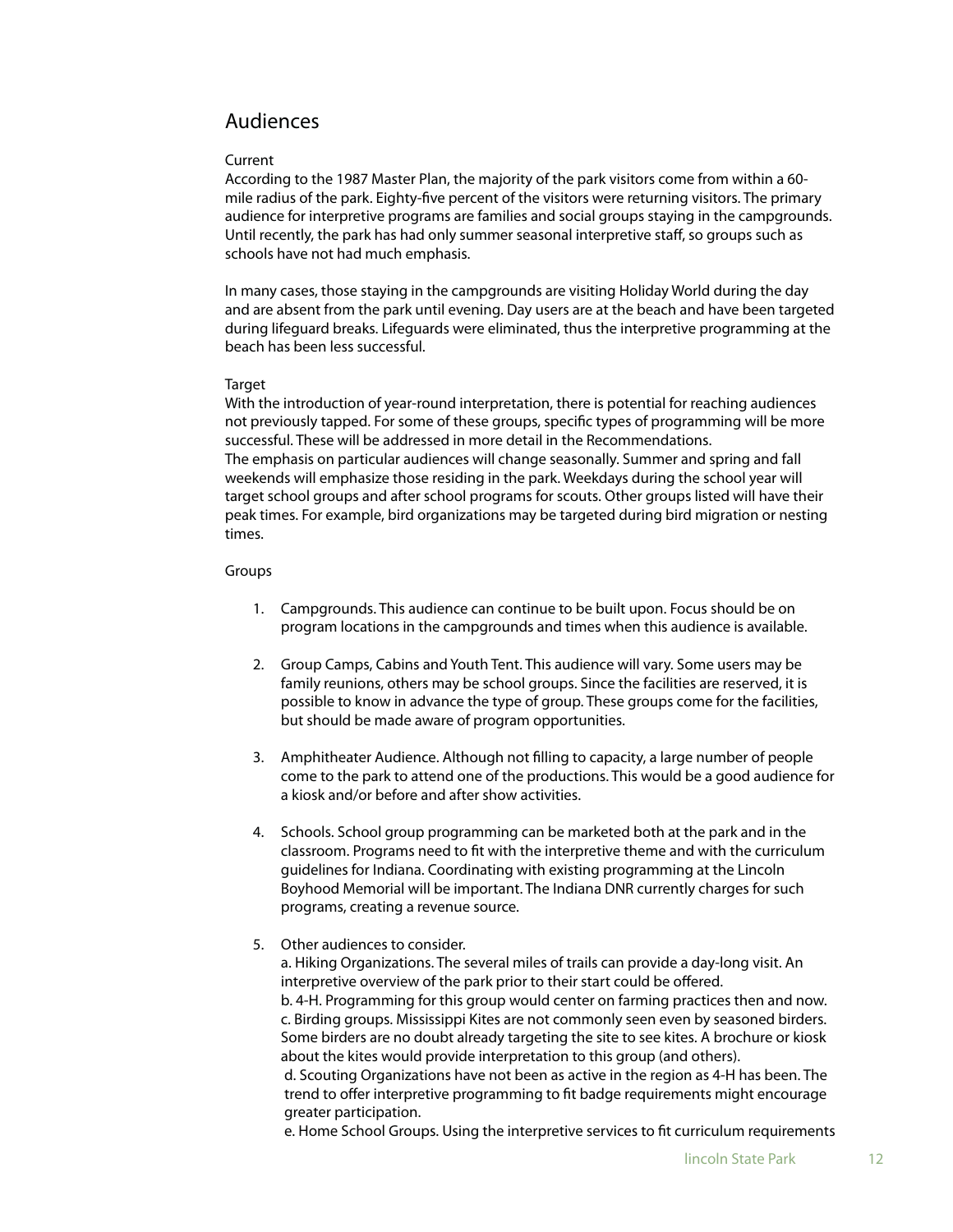for home schooled children should be considered. Specific projects, volunteer projects and use of resources (books, exhibits, sites) has worked successfully at other locations.

f. Natural Resource Organizations. State, county and private organizations offer the opportunity for collaborative programs and training.

g. Historical Societies. The park and the Jones Home offer collaborative program opportunities including activities, re-enactments and genealogy. These organizations can also provide volunteers.

h. Regional tours. There are several related sites close to Lincoln State Park. Now under the park's auspices, the Jones Home visitors should be visiting the park and vice versus. Likewise the Lincoln Boyhood Memorial visitors should be part of a marketing effort. Tour companies should be presented with a packaged experience.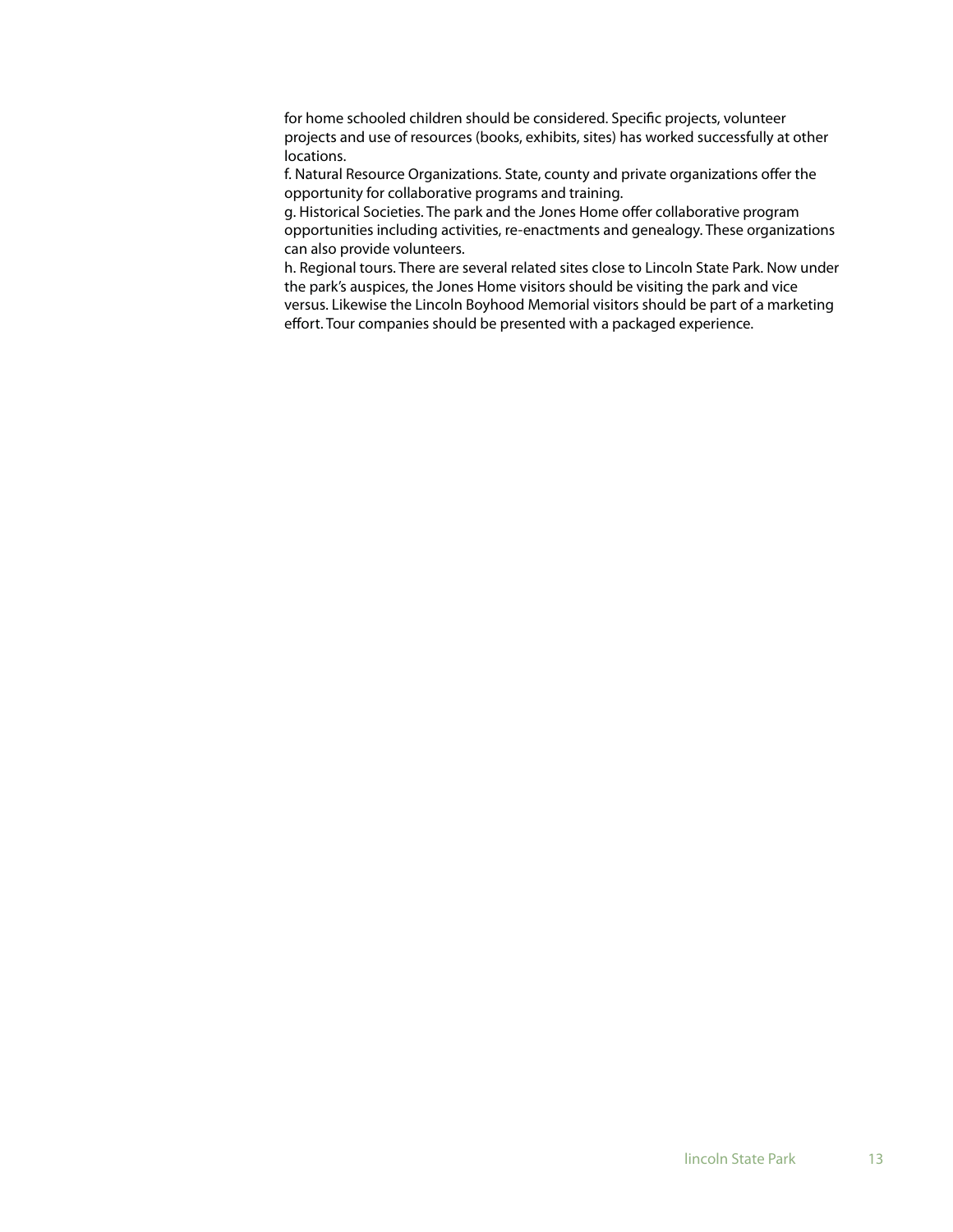# Interpretive Theme

The purpose of an interpretive theme is to focus resources (financial and personnel) on the site and its unique significance. It prevents the agency from spreading itself too thin by covering areas not within the mission and the site's natural and cultural resources.

The broader interpretive theme is broken into more specific sub-themes and objectives. Suggested program topics are included. The staff will generate other topics that fit the theme. Specific program ideas (with suggested media) are found in the Recommendations section.

Interpretive Theme: Lincoln's Landscape The landscape today is different from that seen when the Lincoln Family arrived.

Subtheme A: The Original Landscape: The pre-settlement landscape had developed over thousands of years.

Objectives:

- 1. Geology. Visitors will know the bedrock formations, how they formed, the abundant surface and groundwater resources, and their influence on the park's topography. (Coal, springs, steep slopes)
- 2. Ecology. Visitors will know the park's natural region and the dominant forest types. (Dry upland forests, barrens)
- 3. Fauna. Visitors will list original fauna that roamed the region. (Bears, wolves, passenger pigeons, etc.)

Subtheme B: Settlement: Within a short period of time, the original landscape had been altered to fit the demands of a growing economy. Objectives:

- 1. Clearing and burning the forests. Visitors will appreciate the short time it took for the first settlers to clear the region for farming.
- 2. Extirpation of wildlife. Visitors will appreciate the species that vanished with the influx of settlement (hunting, fur trade, grazing)
- 3. The Frontier Economy. Visitors can appreciate the evolution from the first settlers to a merchant/trade economy (Jones Home, cultural sites in the park).
- 4. Lincoln Walked Here. Through the life of one individual, visitors will appreciate the hard work, influences and opportunities on the frontier.
- 5. Mining. Visitors will understand the strip mining operation that took place on the property.

Subtheme C: Protection/restoration: Today, the Lincoln State Park landscape continues to be protected and restored.

Objectives:

- 1. Park dedication. Visitors will know the reasons for creating Lincoln State Park (preservation of Lincoln-era sites).
- 2. Civilian Conservation Corps. Visitors will know what the CCC was and be able to list their projects at Lincoln State Park (CCC camp, reforestation, Lake Lincoln, etc.)
- 3. Sarah Lincoln Nature Preserve. Visitors will appreciate the unique ecosystem and its protection (Pre-settlement vegetation, management).
- 4. Weber Lake. Visitors will be impressed with the evolution from a strip mine into a functioning aquatic system.

# Existing Conditions: Lincoln State Park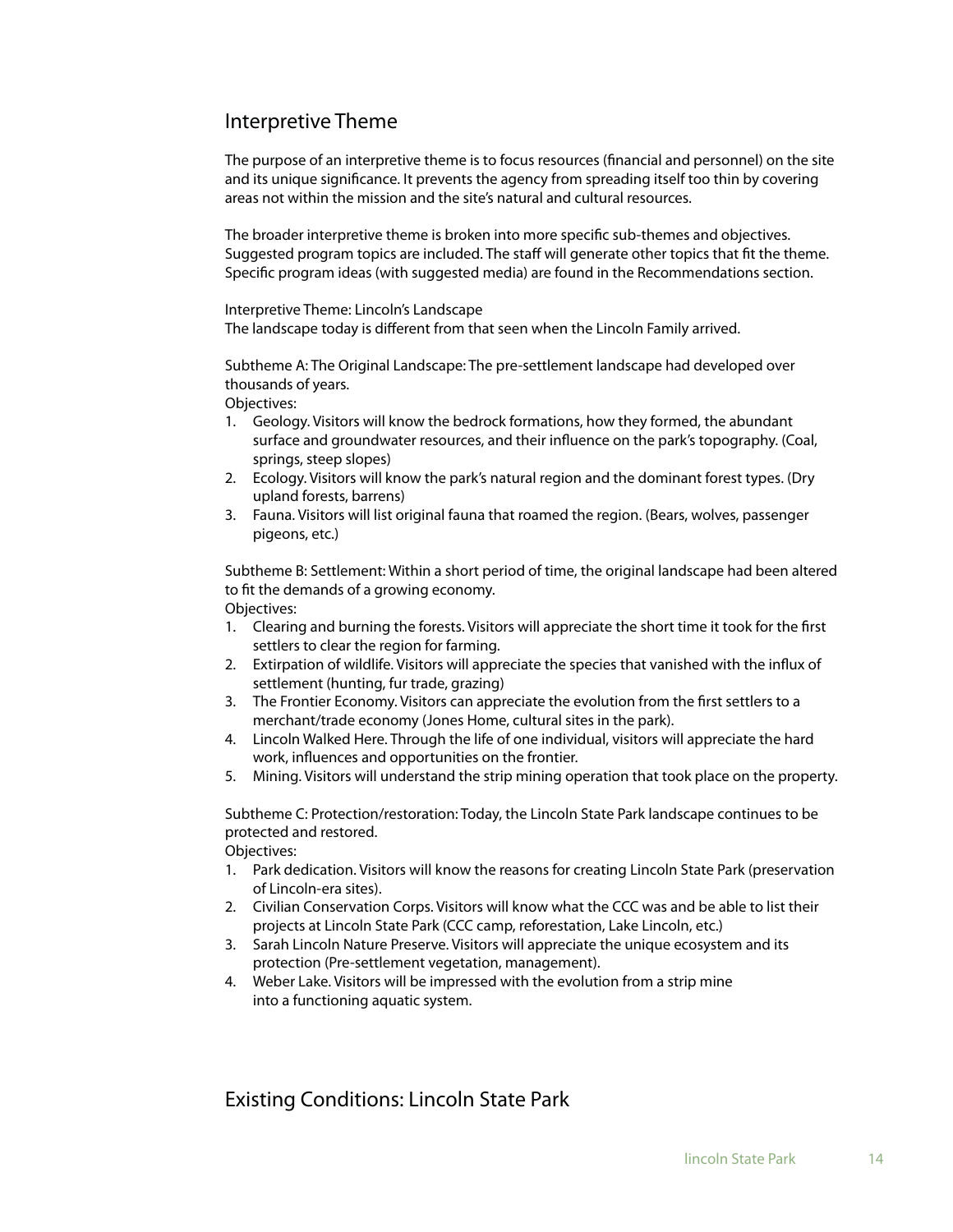# Personal Interpretation

#### Existing Conditions

The emphasis at Lincoln State Park has been on personal interpretation. Many successful programs have been activity oriented. Live animal programs are also successful. June 2004 programming includes: How-to programs (attracting birds, gardening, scrapbooks), hikes, live animal talks and activities (nature bingo, park patch, fishing derby, scavenger hunt). Programs originate at the Nature Center and other locations throughout the park. Roving interpretation in heavy-use areas such as the beach and campground has also been used. A major audience has been from the campgrounds.

#### Summary

The average cumulative program attendance for 1998 - 2003 was 22, however, the average program attendance year to year varied greatly. In 2003, the average attendance was 10. In 2000, the average attendance was 35. Since seasonal interpreters change each year, it is difficult to determine the causes of the annual fluctuations. It could be different types of programs offered each year or a different method of recording attendance (estimates vs. head counts).

To provide a comparison, Turkey Run State Park's program numbers were used. Turkey Run had a full-time interpreter and a larger seasonal staff during this time period. Turkey Run's average cumulative program attendance from 1998 to 2003 was 15, lower than Lincoln State Park's average program attendance. The average yearly attendance at Turkey Run ranged from a low of 12 in 2000 to 17 in 2002.

Lincoln's low numbers year-to-year compared to other parks may be due to relying on seasonal interpreters, hence fewer programs offered. It will be interesting to see if numbers change with a full-time interpreter offering year-around programming.

It is important to mention that such numbers measure quantity, not quality. Programs should support the interpretive theme, tie to the site, be entertaining and fun, and include a takehome message. Live animal programs can be modified to fit these criteria. For example, a snake program can be strengthened by Subtheme A3 (The Original Landscape: Fauna) and Subtheme C (Protection/restoration).

# Non-personal Interpretation

#### Existing Conditions

A. Brochures.

Both brochures are black and white, reproduced by a copy machine on colored paper. 1. The Lamar Barn. A tri-fold brochure entitled "The Lamar Barn" was developed for the Jones Home. The barn was brought from a nearby location and reconstructed adjacent to the Jones Home. The brochure covers features of note, the architectural style, the history of this type of barn and a history of the Lamar Family.

2. A Neighborhood Walk. This is a trail guide starting from the Amphitheater and ending near the church at the site of the Crawford School. It is two 8  $\frac{1}{2}$  x 11" pages folded in the center. Six stops are featured tying together Little Pigeon Creek Community sites. The "Neighborhood" brochure uses illustrations from other publications.

#### B. Interpretive Signs.

1. Gentry House. A fiberglass embedded sign is located at the parking pull-off to the James Gentry home site (a bronze plaque is also located at the Gentry site). The sign includes information about the Gentry House (which has no remains), the Gentry Family and their relationship to Lincoln.

2. Weber Lake. Panels produced by the Indiana Geological Survey will be installed in 2005. The panels cover the strip mining and reclamation efforts at the site. These signs do not use the IDNR template. (Figure 1)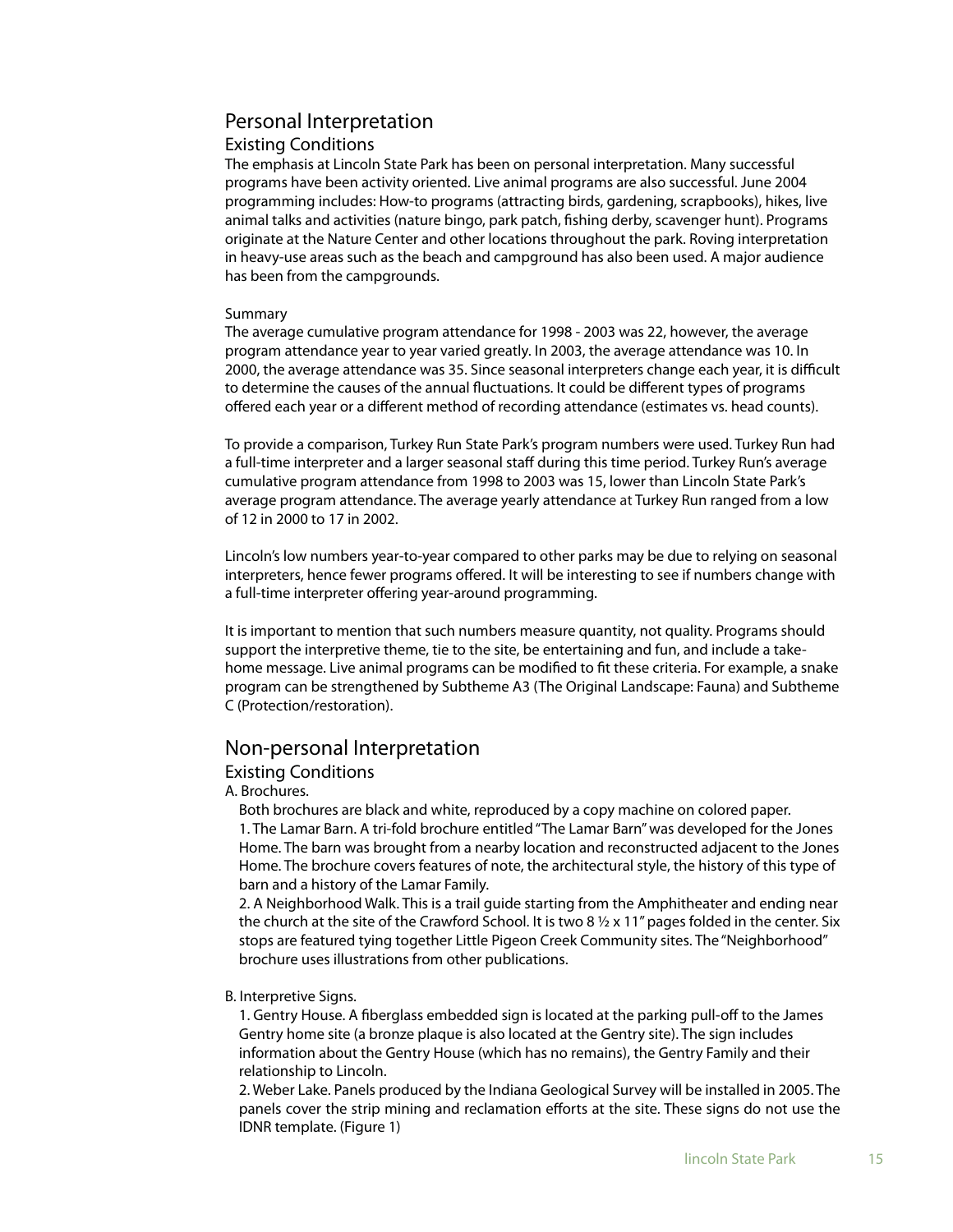Other signs in the park identify locations. They are routed wood signs and are not interpretive.

#### Summary

1. Brochures. The brochures provide additional information for those who seek it. The text is informative. The design and layout need improvement. Color and photos would make the brochures visually attractive to potential readers.

2. Signs. The Gentry House sign has been there for a long time. The fibers are showing, creating a cloudy appearance that is difficult to read. The routed signs that say only "Noah Gordon Mill Site" leave the reader wanting more information.

#### Interpretive Center

#### Existing Conditions

The Nature Center is located near the dam in a converted water plant building. It is open seasonally. Hours in June are 10-4, with the building closed on Wednesday. The building is 750 square feet and contains hands-on exhibits. Butterfly gardens around the building provide an interpretive opportunity. The nature center is the location for many of the summer programs.

#### Summary

The 1987 Lincoln State Park Master Plan describes the Nature Center as "small", with "inadequate parking", "dangerously close to the road", "located in the floodplain" and "not in a natural setting". The situation is the same today. The building is inadequate in terms of function, space, design, location, amenities and safety.

# **Trails**

#### Existing Conditions

While the trails themselves are not necessarily interpretive, they are used for interpretive hikes, and take visitors to interpretive sites. They are tools that can enhance interpretation.

Trail descriptions are covered in the Overview of Resources:

"Six trails traverse the Lincoln State Park. All are described as Moderate or Easy and range in length from 1.5 miles (Trail 1) to 3.7 miles (Trail 4). Some trails include destinations such the fire tower, Weber Lake, and the Gentry home site. Others circle the lake or pass through the Nature Preserve. An unnumbered trail provides access across SR 162 to the Lincoln Boyhood National Memorial."

#### Summary

While trails access most areas and significant sites at Lincoln State Park, the orientation is poor. Finding where trails originated from took some time and a few wrong turns. Even with the trail map in hand, locating trails was difficult. Trails didn't begin at well-marked trailheads. Signs identifying the trails were in some cases several yards down the trail rather than at a junction.

# **Staff**

#### Existing Conditions

Until recently, Lincoln State Park has operated with only seasonal interpretive staff . The transfer of the Colonel Jones Home to Lincoln State Park included the transfer of a full-time interpreter.

lincoln State Park 16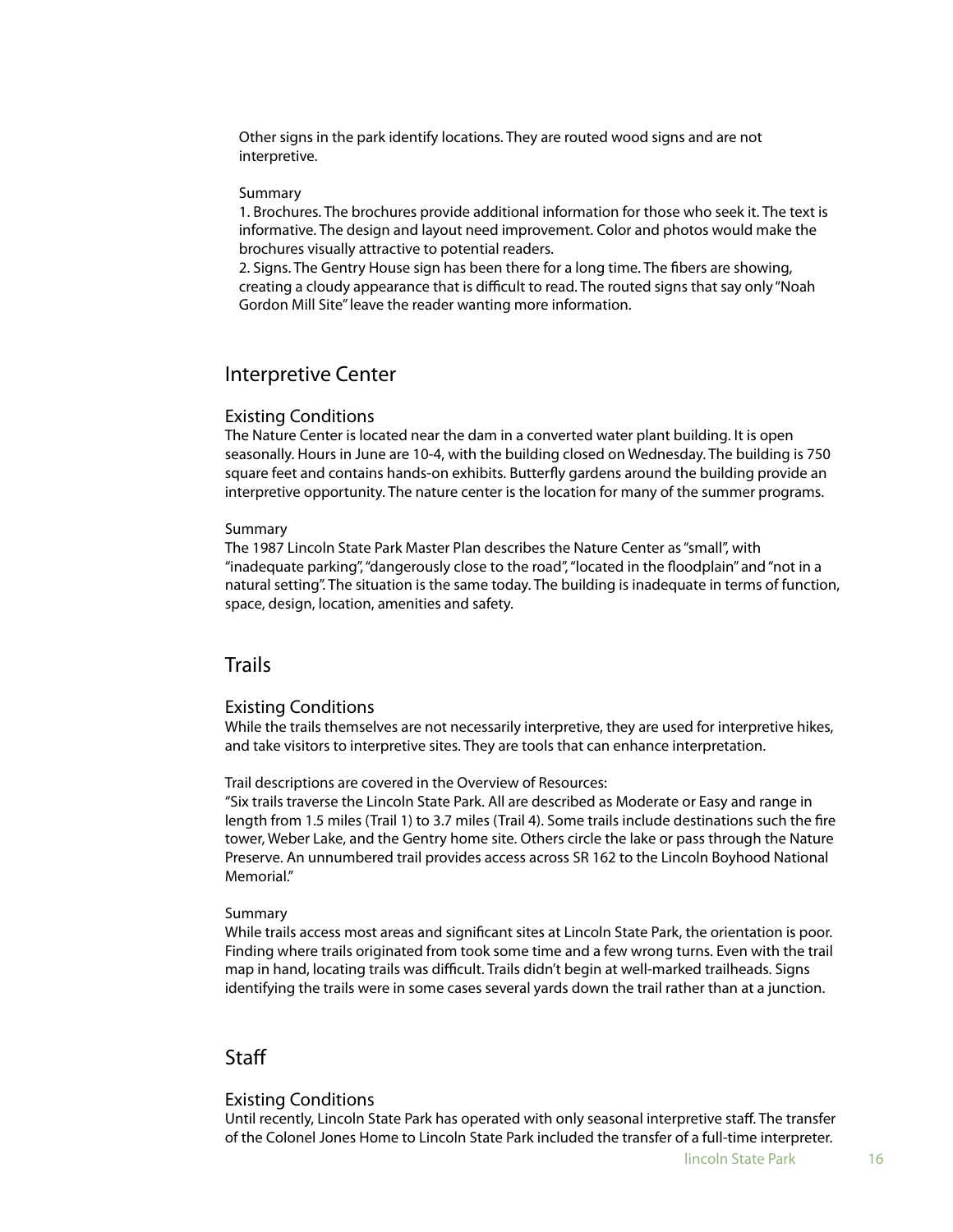This is in addition to one seasonal position. The seasonal position has been divided into two shorter positions, one stationed at the LSP nature center and the other at the Colonel Jones Home.

#### Summary

The addition of a full-time interpreter will make a big difference in the quality of interpretation. There will be continuity in programming. Long-term projects such as exhibits and signs can be planned. A full-time interpreter is in a far better position to build relationships with the surrounding communities, other agencies and repeat visitors to the park.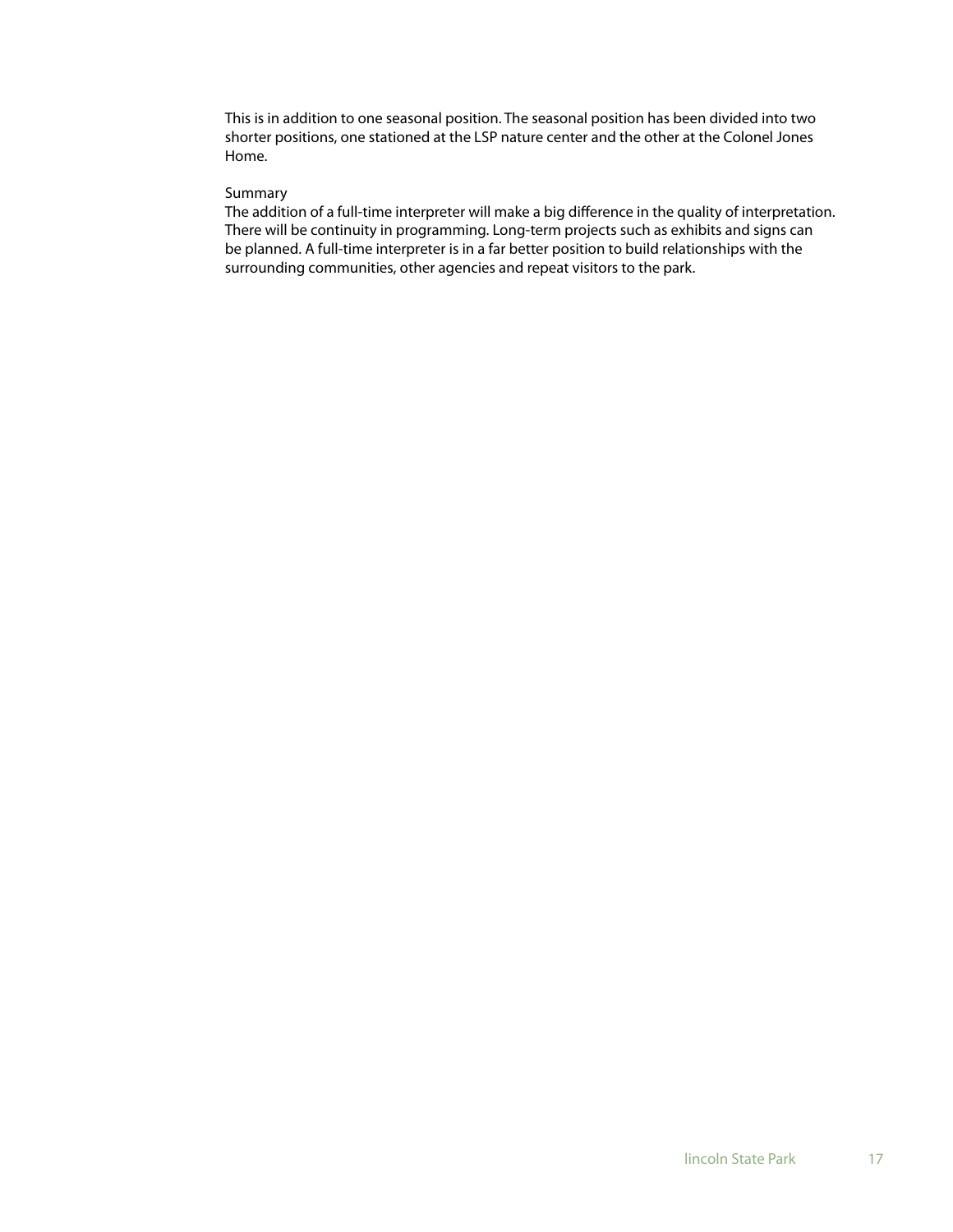# Recommendations for Lincoln State Park

#### A. Program Amenities

1. Program Area. In order to deal with the target audiences, some amenities need to be provided. For example, there is no adequate program area where a group can gather. A program area (70 person seating capacity) should be built in the campgrounds. A campfire circle and raised platform for the speaker can create more program options for the interpreter. A shed for program materials should be located at the program area.

2. Purchase of a Cushman. Since roving interpretation has been popular, a Cushman would provide a means of taking the interpreter and program supplies to where people are gathered. Such a vehicle is preferable to a truck because the interpreter is more visible and approachable allowing for impromptu programs to occur. Props and materials would be with the interpreter so that they could engage the public at any point.

3. Group Camp Program Area. With an eye to the future interpretive center location, amenities to the existing program area can be implemented. The area should seat 30-40 people and already includes a fire ring. A raised platform for the interpreter would provide greater visibility. A table (with the means to keep materials hidden underneath) is also useful for programs. Additional landscaping to promote better drainage and allow better access from the group camp is encouraged. As the transition is made to using the basement of the group camp recreation hall as the interpretive center, possible scheduling conflicts between groups and the interpretive services for use of this area must be addressed.

4. Location and Outline of Gordon Home. The mill was not water-powered, but horse powered. People are less familiar with this type of mill. A home also existed on the site. Archaeological study might identify the exact location (the cistern exists). Depending on the findings, the outline or foundations could be marked and used as part of interpretive programs. A sign is recommended in the Non-Personal Interpretation portion of the plan.

# B. Program Types

#### 1. Public Programs

Discussions with park staff centered on the impact that Holiday World has on attendance. Many campers are in the park only during the evening after spending the day at Holiday World. In spite of this, a large percentage of programs are still offered during the day.

The addition of a full-time staff person offers a great opportunity to evaluate program attendance. What program topics are popular? What program times are more successful? What program locations and formats (hikes, talks, workshops) are more popular? Are all campers going to Holiday World, or is there an audience that remains in the park all day?

Being in a situation that differs from other parks (few people in the park during the day), it is important to consider new options. It could be that after reviewing the numbers, offering only evening programs (perhaps more than one program per evening) can be justified. For example, offer a live animal program earlier in the evening and a night hike or star program after it is dark. This might mean shortening the Nature Center hours and/or scheduling the interpreter to work later in the day. Increased program attendance may justify closing the nature center (which has a low attendance).

In conclusion, it is recommended that staff conduct a careful evaluation of program types, topics and times to make most efficient use of staff. Based upon the evaluation, park and Central Office staff need to support a program schedule that fits the unique situation at Lincoln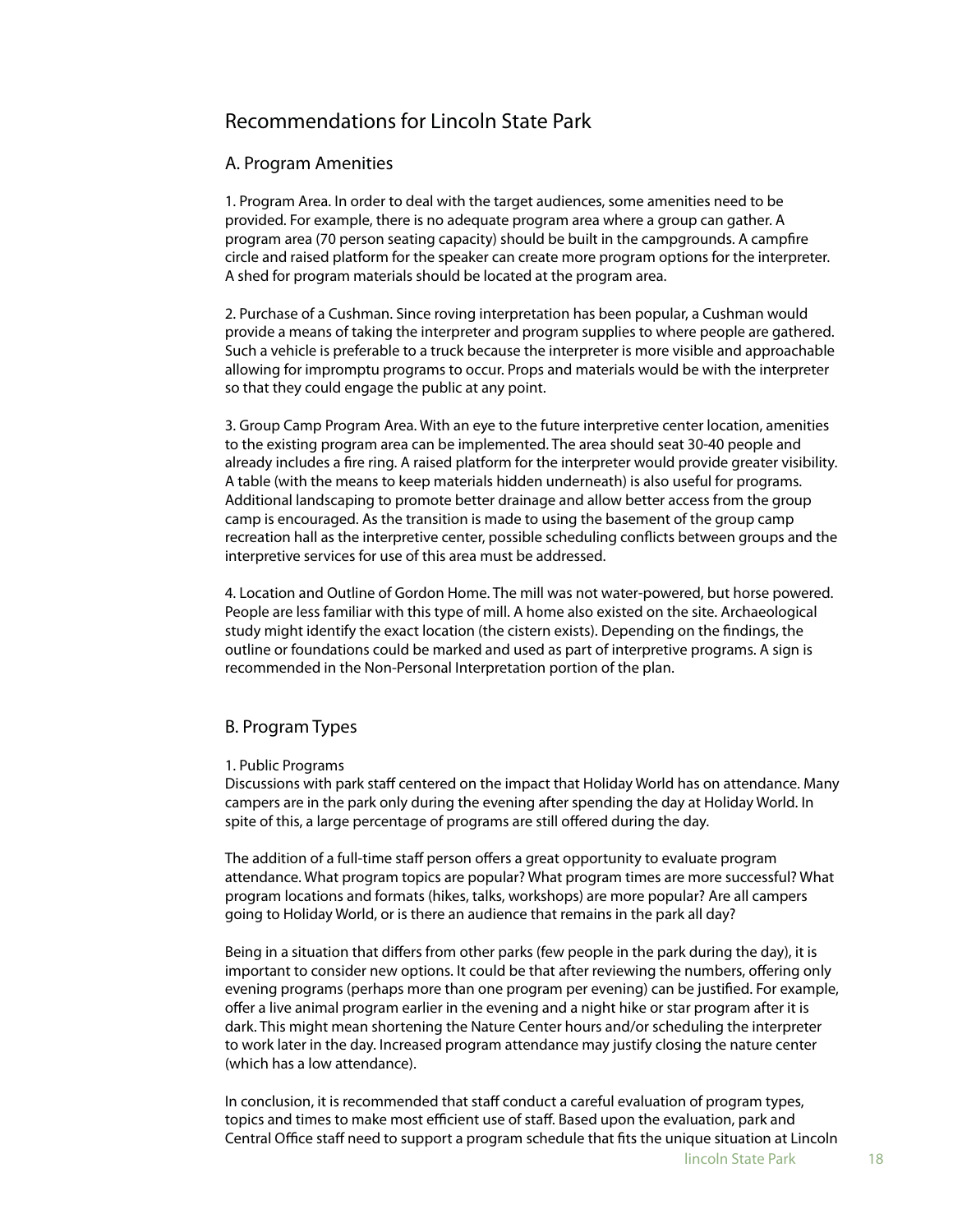State Park. (See Appendix A: Evaluating Programs and Appendix B: Marketing and Promotion of Interpretation)

NOTE: During discussion, there was a sense that activity oriented programs were receiving the highest attendance. More of these types of programs should be considered. It is important, however, to remember that even activity/game types of programs must still be interpretive programs. There needs to be a take-home message. Project Learning Tree and Project Wild, for example, offer a lot of games that have interpretive objectives and can be tied to the site.

#### 2. School Programs

A full-time interpreter means that interpretation can be offered throughout the year. Currently, the park can offer few amenities that school teachers are looking for. It is recommended that the interpreter begin by offering outreach programs in the school. For teachers, these are much easier to arrange than field trips. They also allow the interpreter to begin building a relationship with local schools. As an interpretive center with a program room is developed, the interpreter can put more energy into promoting field trips.

It would be beneficial to network with the Lincoln Boyhood Memorial on the programs that they offer for schools. School groups could incorporate the Memorial and the State Park into packaged programs. For example, an interpreter could meet the school group at the church for a short program about the church and cemetery before or after their visit to the Memorial. A discussion of fees for such programs would need to be part of the discussion of packaged programs.

All school programs should tie to the interpretive theme for Lincoln State Park and should also fit with State of Indiana educational objectives.

#### 3. Young Abe Lincoln Drama

Although not filled to capacity, a large number of people attend the Lincoln Drama. This is a captive audience that has been targeted for interpretation. There may be opportunities before the program or during intermissions. Some possibilities could be: a walk to the Noah Gordon sites promoted prior to the drama, music from the Lincoln time period, demonstrations of period crafts, etc. It will be important to coordinate with the Drama staff to avoid duplication.

#### 4. Regional Tours

Regional bus tours are offered in the area. The Jones Home and Lincoln State Park have the potential to be part of an historic tour. It is recommended to begin networking with tour groups to clarify what they need in order to include the Jones Home and/or State Park on their tours. This could include providing restroom or meal facilities, or having the interpreter on the bus for part of the tour.

#### 5. Archaeological Programs

There are a large number of historical sites contained within the boundaries of Lincoln State Park. Several have been located and documented, but many have not. An archaeological program, working with a university or other agency would offer an interpretive opportunity. The public would have a chance to observe a dig in progress. Other local groups and schools could participate as volunteers.

#### C. Non-personal Interpretation

#### 1. Wayside exhibits.

Lincoln State Park has an abundance of important sites. There is a great opportunity to identify and interpret these sites. All wayside exhibits currently use the IDNR template (Figure 1).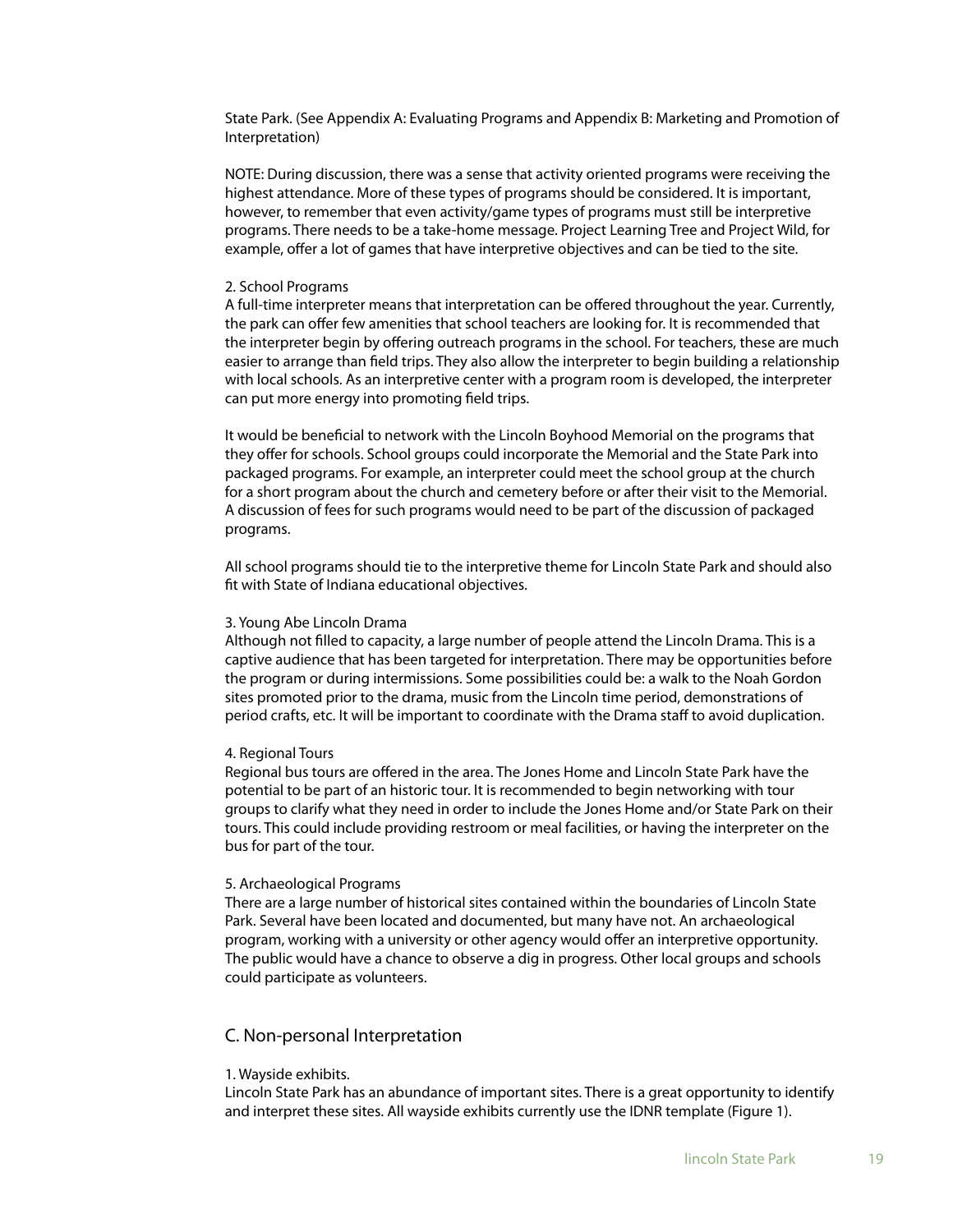Wayside exhibits sites identified:

a. Gordon Mill and Home. The research on this site concludes that while the home was located near the well, the mill was almost certainly not located where the current marker is. It is recommended that Noah Gordon, his home and mill be interpreted on one sign at the well. The well provides some tangible evidence and is on level ground near a trail. It is likely that the mill (horse drawn) was located nearby. Mention of the anecdotal Lincoln story needs to be a part of this sign.

b. Church/Cemetery. Currently there is a sign that identifies the church, its denomination and service time. Although the church and cemetery are an inholding, it is important that the public be aware of the site's significance. Ideally, there would be two signs – one for the church and one for the cemetery. Information covered would include: Sarah Lincoln, others buried in the cemetery, Abe Lincoln being the sexton, the original church building, Thomas Lincoln's carpentry in the first church and the second and third churches built on the site.

c. Sarah Lincoln Woods Nature Preserve. A wayside exhibit needs to be placed on the trail at the Nature Preserve boundary. There would be one sign where the trail enters the preserve and one where it leaves. This could be a duplicate sign identifying the preserve regardless of which direction a hiker entered it. Depending on the amount of information, the two signs could be unique, while still identifying the preserve. Topics to include: the significance of the preserve, details about the ecosystem, its original range, its representation of a Lincoln-era landscape and management of the preserve.

d. James Gentry Home Site and Store. An interpretive sign is located at the site, but needs to be replaced. The replacement sign can include the current information, plus additional information about Gentry and his role in the pioneer economy of the community. A second sign would identify the store site.

e. Andrew Crawford School. Although the exact site is debated, the school appears to have been close to the dam and boat ramp. As a heavy use area, a sign about the school would be appropriate here. A description of the school and its be attended by Lincoln would be in the text and graphics.

f. Gentry Store to Troy Road. At a point where the road is visible (near the church, for example) an interpretive sign would identify the road, its significance, road construction, the importance of roads in the pioneer economy and methods of transportation.

g. Civilian Conservation Corp.

i. CCC Camp. A sign at this site features the role of the CCC, how it functioned (military set-up), the camp layout and remaining foundations. Clearing brush around the foundations is needed.

ii. Ranger Cabin. A sign at this location features the specific CCC projects at Lincoln State Park. It includes mention of the cabin/boat rental, the lake and dam, Lakeside Shelter, pine plantations and other projects.

#### 2. Kiosk

Lincoln Amphitheater. A large number of park visitors use the Amphitheater. This makes it an ideal site for interpretation. A kiosk at the site would include panels covering the park interpretive theme, promoting the Jones Home and covering other opportunities at the park.



3. Brochure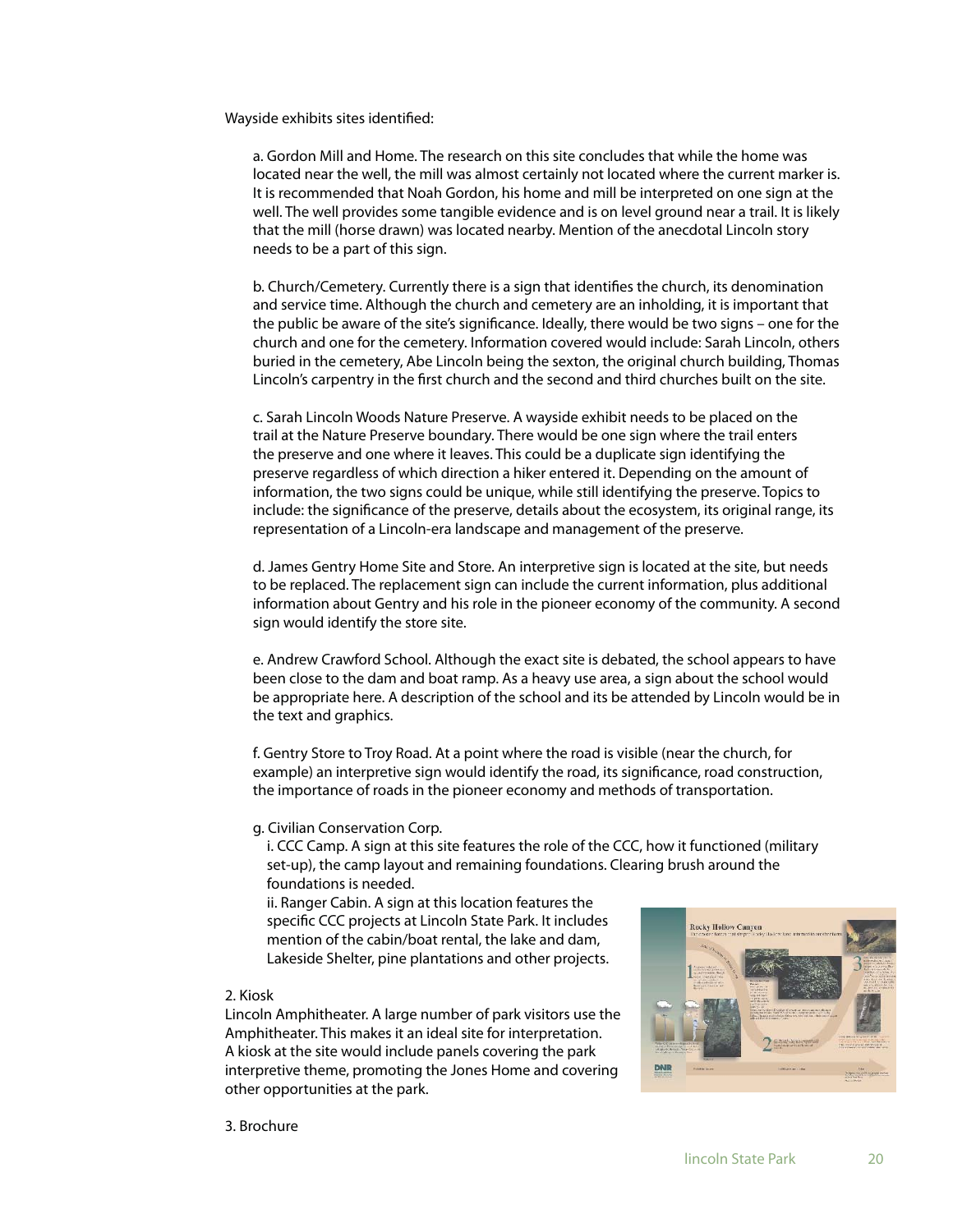Civilian Conservation Corps Walk. Many sites related to the CCC are in the vicinity of Lake Lincoln. In fact, the lake itself is a CCC project. A trail would have stops at the ranger cabin, Lake Lincoln and the Lakeside Shelter. Mention would also be made of the pine plantations and other projects. The Lakeside Shelter features a good view of the ranger cabin. A pipe at the shelter directed at the ranger cabin should be installed to direct viewers to the cabin. The hollow tube would be pointed at the ranger cabin. When viewers look through it from across the lake, they see the cabin. This would ensure that the visitor was viewing the correct building across the lake (Figure 2).

#### D. Interpretive Center

#### General

The 1987 plan correctly recommended removal of the existing center and building a new center. The conditions leading to this recommendation have not changed. Public safety and ADA concerns alone should close the building. The building is impractical for interpretation.

Fortunately, there are plans to convert the basement of the Group Camp Dining Hall into an interpretive center by 2006. This would be open year-round. The upstairs (which includes a kitchen) will remain as a dining hall for the Group Camp.

Until a new interpretive center at the Group Camp becomes available, the current building can maintain its current hours. It would be valuable to compare attendance numbers at the Nature Center during a given time with closing the building and conducting a program at a high use

area during the same time. If the numbers justify maintaining the current hours it should be done.

#### Phase I

Group Camp Dining Lower Floor. As a yearround facility that houses the interpretive service, space would be allocated for storage, work and office space as well as for exhibits. A separate area for conducting indoor



programs is recommended. The program area would have a separate room for audio/visual programs. ADA requirements will be adhered to make the building accessible.

Exhibits:

During this Phase, exhibit space will be limited. Exhibits should be easily moved. Low ceilings and lighting will be constraints to the exhibit space.

Exhibits will need to fit with the interpretive theme: The landscape that the Lincoln Family lived in is different from that seen today. The subthemes of Original Landscape, Settlement and Protection/Restoration would be addressed in three separate areas. Under the Original Landscape, exhibits would cover the topics of the geology, ecology and fauna of the presettlement period in Lincoln State Park. The Settlement exhibits would cover clearing the forests, extirpation of wildlife, the frontier economy and mining. The Protection/Restoration exhibit area would cover the park dedication, the CCC, the Sarah Lincoln Nature Preserve and Weber Lake.

#### Building Exterior

The grounds around an interpretive center can provide interpretive opportunities as well. Recommendations include:

- a. Bird Viewing Area. Water and feeders should be located in a more private area away from the building entrances, but still visible from inside.
- b. Landscaping. Keeping with the pioneer economy subtheme, a garden using plants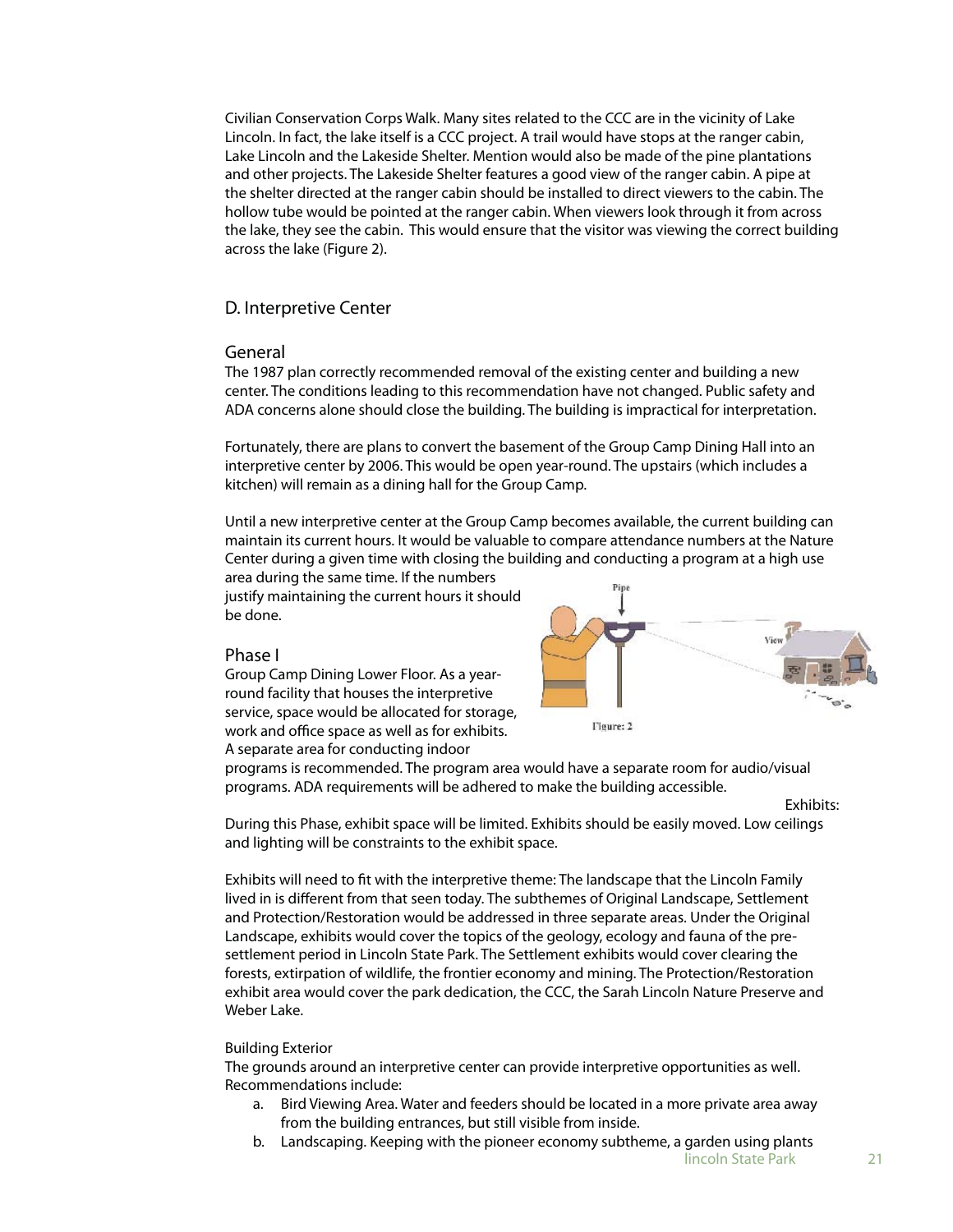of the Little Pigeon Creek Community would provide an interpretive experience. The garden could include herbal plants as well as heirloom plants and fruit trees from that time period.

c. Road surfaces. Connecting communities with trade routes was vital in the pioneer economy. A sample of plank road leading to the building would provide a sense of the hard work involved.

#### Phase II

A. Dining Hall Upstairs. Discussions with staff mentioned the possibility of converting the entire

dining hall building into an interpretive center. This would have the advantage of dedicating the entire structure for this purpose. The upstairs (currently the dining hall and kitchen) has a high ceiling. Should this opportunity arise, it is recommended that the downstairs continue as the work space for the interpretive service. The kitchen would make an ideal space for a classroom/laboratory. The main dining hall would serve for exhibits. The exhibits would follow the same theme as mentioned in Phase I, but the added space would allow expanded treatment of the subthemes.



B. New Site. The disadvantages of the Dining Hall are:

1. The building was not designed as an interpretive center. Rather than having the structure fit the interpretation, the interpretation has to fit the design.

2. Location. An interpretive center should be located where people can easily get to it. The group camp is close to the family cabins, but far from the campgrounds – a major user group.

A structure at the Service Area has been identified as a possible interpretive center. It is closer to the campgrounds, but still has the disadvantage of not being designed as an interpretive center.

Another option uses the Service Area location, but with new construction. See Appendix C: Interpretive Center Location Pros and Cons for a summary.

It is recommended that a site and design be chosen that will serve the interpretive needs of the park. Select a location close to the campgrounds and beach. Design an interpretive center that functions efficiently for that purpose. Based upon Appendix C, Interpretive Center Pros and Cons, new construction at the Service Area is the best choice. It combines the interpretive advantages of a functional design at a good location with the cost savings of existing utilities and parking.

#### E. Trails

#### Phase I

1. Evaluate directional trail signs. This would best be done by someone unfamiliar with the trail system. From this a list of needed directional signs and their locations would be generated. The use of a GPS unit would help identify current and desired sign locations.

2. Nature Preserve Signs. Signs need to identify where Trail 3 enters and exits the Sarah Lincoln Nature Preserve. These would be replaced by wayside exhibits mentioned in an earlier recommendation.

#### Phase II

The 1987 plan included a Proposed Trail System. Many of these are part of the current trail system. Phase II includes an evaluation and redesign of the trail system. Items to include in the evaluation.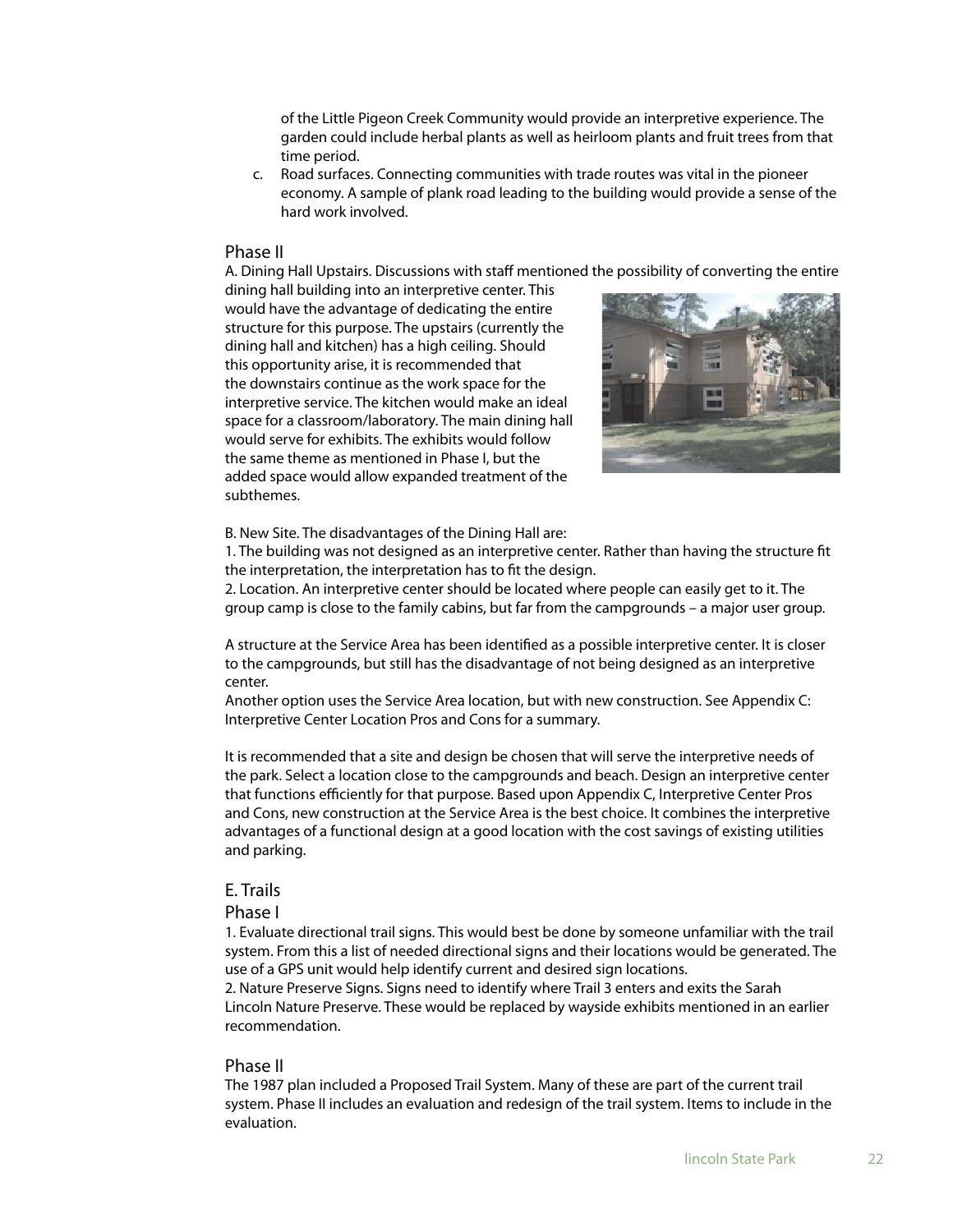1. Trailheads. It is recommended to identify key locations for major trailheads. These would be in high use areas near parking (campgrounds, lake, park office, etc.). Each trailhead would have a kiosk with an enlarged trail map and "You Are Here". Well-marked trails would radiate from these locations.

2. Loops. Topography and destination points frequently determine a trail's location. Where possible, however, options for a shorter or longer experience should be incorporated into a trail. For example, a figure-eight configuration works well. Hikers have the choice of walking the entire loop, or taking a short cut across the center of the loop. This works well for interpretation. If the group is young children, it is nice to have a shorter option available if the longer loop is too demanding.

3. Gentry Store to Troy Road. This Lincoln-era road runs through the park. Portions of the road are on the bottom of Lake Lincoln and other parts are on private property (near Weber Lake). Sections of it, however, are visible and part of the existing trail system. Developing a Gentry Store to Troy Road Trail would provide an excellent interpretive tool. The road was traveled primarily by foot, so walkers would have a great opportunity to empathize with the early pioneers. The road also connects many of the historic sites of the park. This trail could be renamed the Lincoln Trail as it connects several important Lincoln-era sites and was probably the same route he took in his daily travels.

4. Lincoln State Park to Jones Home Trail. A regional trail should be developed to link the park with the Jones Home. Since it exits the park and would follow State Road 162, it should also be a biking trail. Developing this trail needs to incorporate the Gentryville community and the IDNR planners.

5. Civilian Conservation Corps Trail. See Non-personal Interpretation under Brochures on page 20.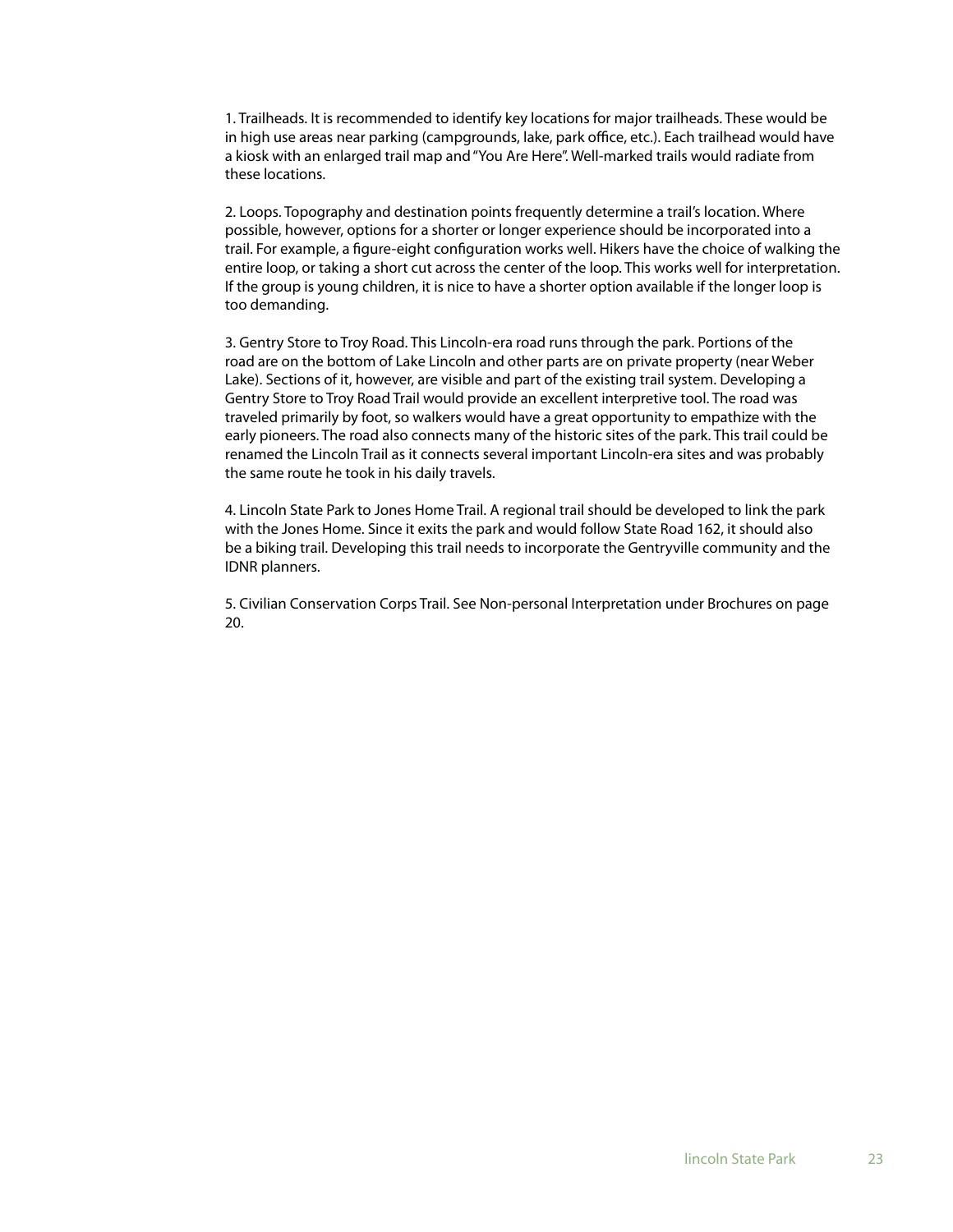6. Interpretive Center. This trail would be placed at the new location (Group Camp Dining Hall). The short loop would be designed to be self-guided. The trail would also be utilized for short guided walks with pre-school classes or other groups.

# F. Staff

While gaining a full-time position at the park, the Jones Home has lost a full-time presence. The position is now split between the two sites where it once served only the Jones Home. In order to implement an interpretive service at the park, there needs to be the addition of a second seasonal position. One position will serve at the park and the other at the Jones Home. Both will be under the supervision of the full-time interpreter.

Peak times at each site may differ. For example, there may be a bigger demand for programming at the Jones Home for spring and fall field trips. The full-time interpreter can best determine when to schedule the two seasonal positions to maximize demand.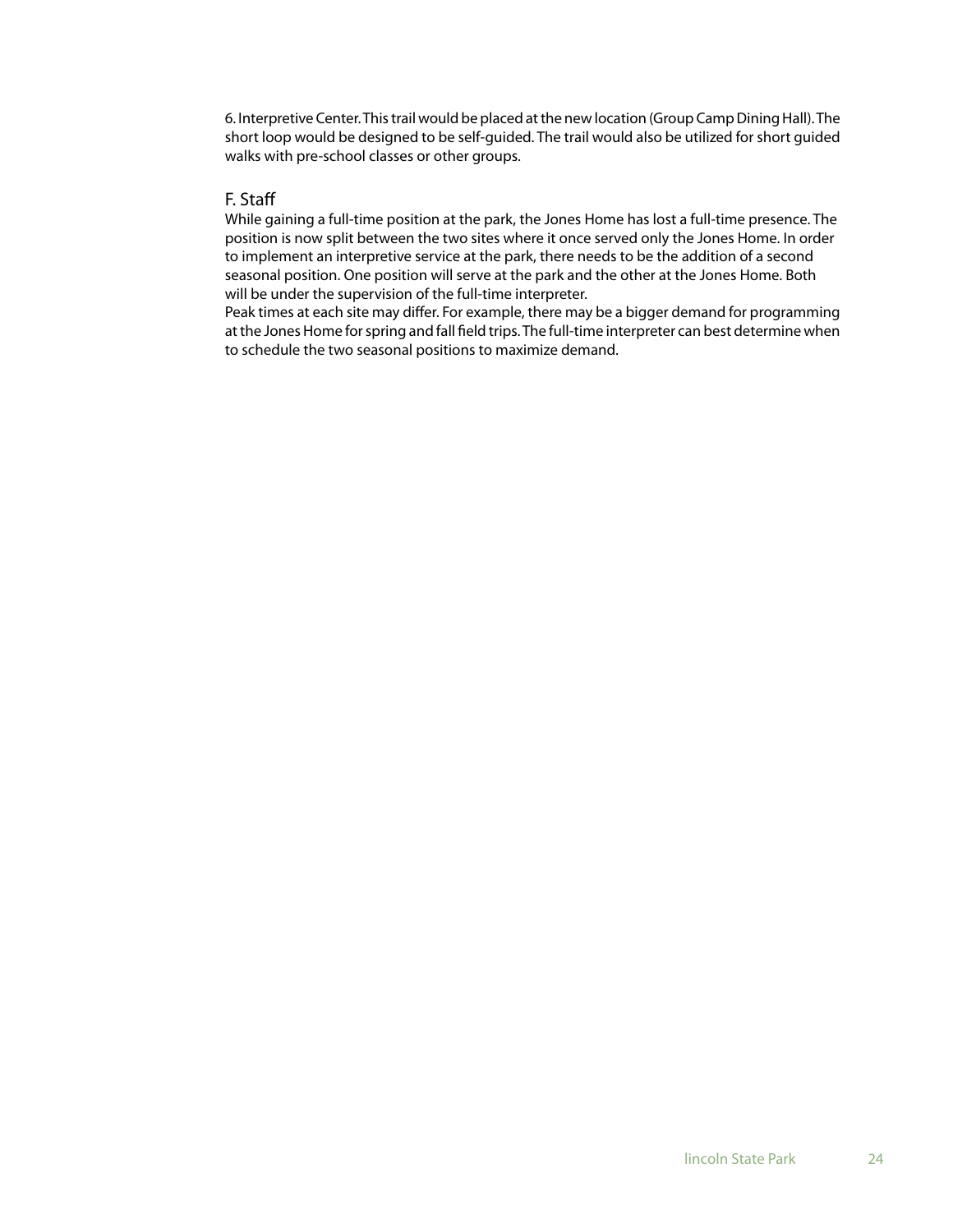# Existing Conditions: Colonel Jones Home

#### Existing Conditions

The Colonel Jones Home is open limited hours May through October. The busiest seasons are May through July and the month of October. The primary audience are "drop-ins". Tours are offered to all who pass through the building. Activities for children are available while adults are taking the tour.

Scheduled programs include how-to programs (basket weaving, sewing, watercolors), pioneer life (cures, teas, women's lives, children's lives), hikes and talks (Civil War).

Period items in display cases are located at the home. There are standing panels with information. Some rooms are re-creations of the time when Jones occupied the house. An herb garden has been established behind the house. The Lamar Barn, a structure from the time period, is located on the grounds where a similar barn once stood.

#### Summary

The Colonel Jones Home is a beautiful building and offers a great interpretive opportunity. After reading about Jones, one realizes that the current condition only scratches the surface. The house itself is a small part of the businesses and community that Jones created.

With any historical building, the questions arises: Do we use the space to accurately represent the building during the time Jones lived in it, or do we use space for exhibits to further interpret Jones's life? In the case of the Jones Home, some rooms are accurate representations of the time while others are used for exhibits. This arises out of necessity, but creates a disjointed experience. There is also the issue of what time to represent. Jones had a long life, much of which was not spent in that particular house. These different periods (childhood in Vincennes, young adulthood in Jonesboro, move to Gentryville, Civil War) are important pieces. Interpreting them all in a relatively small space is difficult.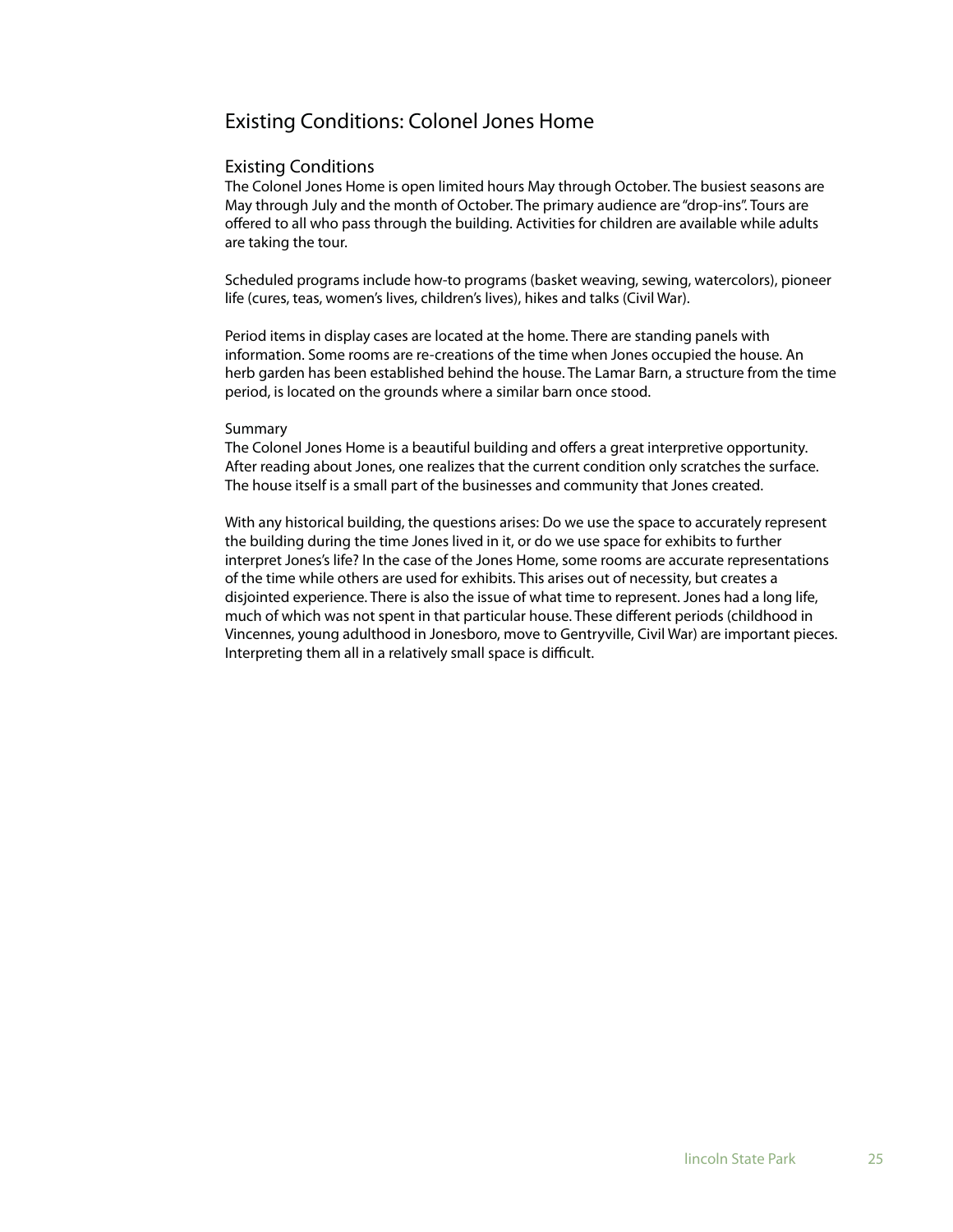# Recommendations for Colonel Jones Home

#### A. General

With the moving of the Jones Home under the auspices of Lincoln State Park, the opportunity exists to link the two sites. Rather than being an isolated site, the Jones Home can be part of a regional experience that includes the park and the Lincoln Boyhood Memorial. The Jones Home fits in with the interpretive theme as it represents the Settlement Period and how the frontier economy dictated the natural resources that were used.

Directional signs at the park and the Jones Home would encourage visitors to see both sites as well as the Lincoln Boyhood Memorial. A trail (mentioned in Non-personal Media) would provide a physical link between the two sites.

#### B. Home

It is recommended that all of the public rooms on the main floor be restored to the period that Jones lived in the house. A Furnishing Plan, produced by the park interpreter, will quide efforts. The basement would be used as the exhibit and activity area to explain Jones and his life (as well as the kiosk mentioned earlier in the document). ADA guidelines will be implemented to insure public access. To avoid signs that would intrude on the authenticity of the Home, a tour brochure would provide information on each room and its contents. The brochures would be available upon entering the home and could be kept or returned at the end of the tour.

#### C. Store

The home is lovely and recently restored, but only presents a part of the Jonesboro picture. Jones settled there to open a store. Lincoln clerked at the store. A lot of information is available about the store location and its appearance. Based upon this research, a replica of the store would fill a gap in the Jones story. The store would contain the goods that would have been sold, period newspapers and the post office. It would provide information about how the store served as the center of the community. A gift shop would be included in the store, stocked with period items. The shop would provide the experience of making a transaction as well as offering a keepsake from the visit.

The community of Jonesboro surrounded the home and included several cabins. Their sites have been documented. Known sites on the property should be identified with a marker or sign, cleared and connected to the Home, barn and store site with a walking trail. Signs would identify the cabin sites and a brochure, available at the home, would provide a tour of Jonesboro.

#### D. Programs

Programs should continue to focus on the time period when Jones occupied the house. While mention needs to be made of his life before and after his time in the home (a time line on the kiosk, for example), it is important to interpret one period. For example, active programs could involve bartering (merchants and farmers) or writing with quill and ink (merchant transactions). These programs could also be adapted into interactive exhibits. Lectures offered off-site could focus on transportation (roads and strategic locations) and politics of the time. These are both topics that influenced Jones's life and the life of the region around him. It is important to keep programming with the interpretive theme and not duplicate programs currently conducted by the Lincoln Boyhood Home.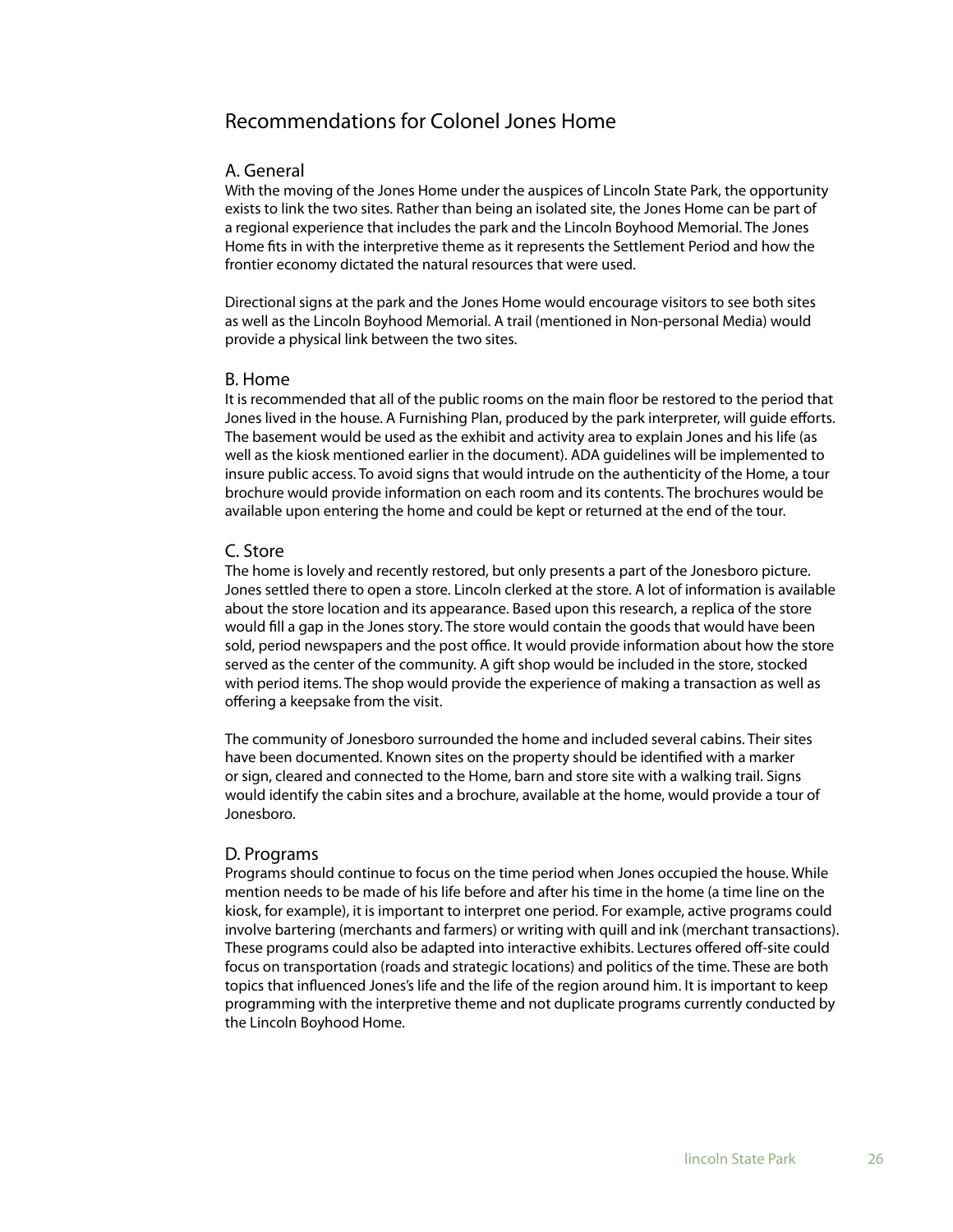#### E. Kiosk

A kiosk outside of the Home would provide information when the building is closed. It would provide interpretive information about Jones, his house, his connection to Lincoln, his building of the local economy and a map of Jonesboro.

# F. Brochures

- a. Jones Home Tour. To avoid signs that would intrude on the authenticity of the Home, a tour guide would provide information on each room and its contents. This tour could also be made available as an audio.
- b. Jonesboro Tour. This brochure links the Jones Home and barn with other sites that make up Jonesboro.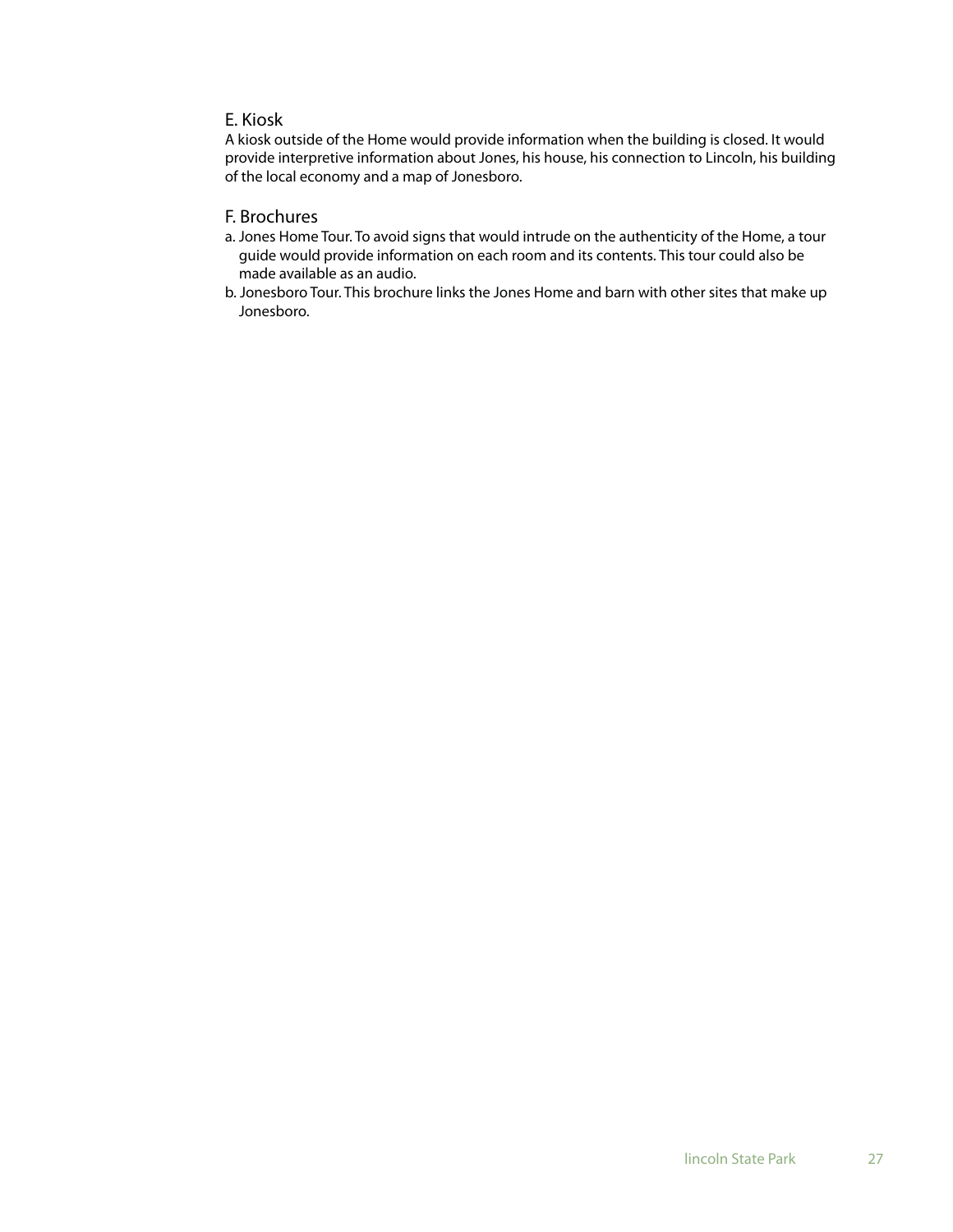# Interpretive Priorities for Lincoln State Park

## **State Park Priorities**

- 1. Networking and promotion with schools and Lincoln Boyhood Memorial
- 2. Program Area and shed in/near Campgrounds
- 3. Move Interpretive Center to Group Camp dining hall and upgrade program area.
- 4. Wayside sign at Gordon Home and Mill site
- 5. Wayside sign at church
- 6. Wayside sign at cemetery
- 7. Wayside signs (2) at Nature Preserve boundaries on trail
- 8. Second seasonal position

# Jones Home Priorities

- 1. Kiosk
- 2. Wayside signs providing a site tour
- 3. Jones Home/Jones brochure
- 4. Walking guide to Jonesboro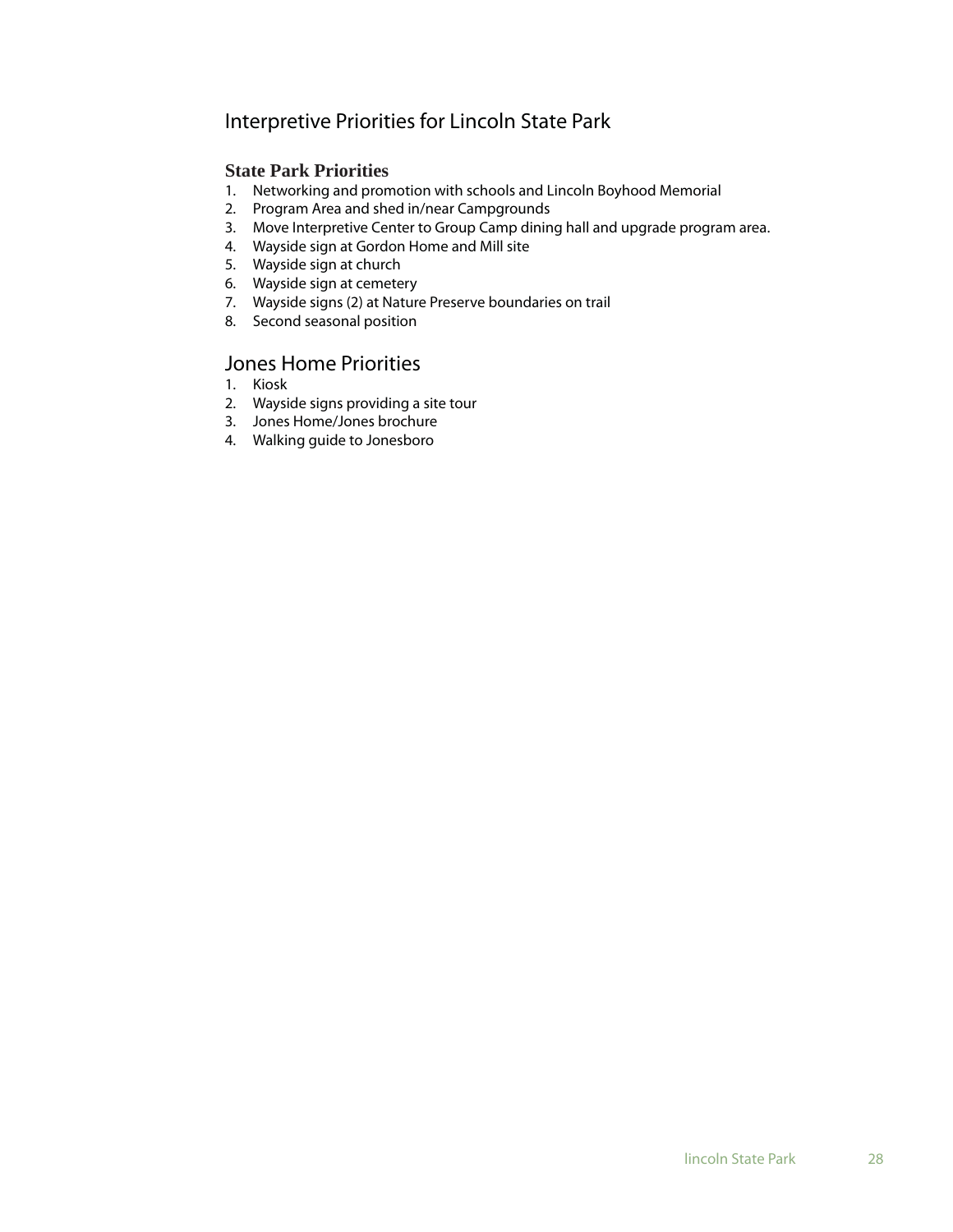# Appendix A: Evaluating Programs

#### Program Attendance Figures

Evaluating interpretive programs can be conducted in a number of ways. Keeping track of program attendance has long been used as a way of gauging popularity. Included in the overall attendance numbers are breakdowns by:

- a. topic
- b. program type (hike, talk, demonstration, workshop, etc.)
- c. when a program takes place (a.m., p.m., night, season, weekday/weekend)
- d. audience type (general public, school, organization, etc.)

This information can be used to target peak times, audiences and preferences.

#### Surveys

Surveys can be administered to people currently attending programs and those not participating. Understanding why people are NOT attending is as important as why they are attending. What constraints are preventing them from participating? Surveys could be administered to park users, area schools and other groups mentioned under Audiences.

#### Measureable Objectives

Program planning needs to include objectives for success. For example, "After the hike, half of the participants will be able to list three reasons why many native species have disappeared from Lincoln State Park." (Subtheme B2). During the course of the hike, hunting, fur trade and grazing are mentioned as the three reasons. If, after the program, half of the participants can provide the three reasons, then the objective is met.

#### **Other**

Other means of gaining evaluative information:

 a. Guest Registry. Comments generally indicate a larger opinion than just the one participant making the comment.

 b. Observations. Are people enjoying themselves, paying attention, leaving before the end of the program? Are they repeat visitors? Do they chat with you after the program? Much helpful information can be learned from casual

observations such as these.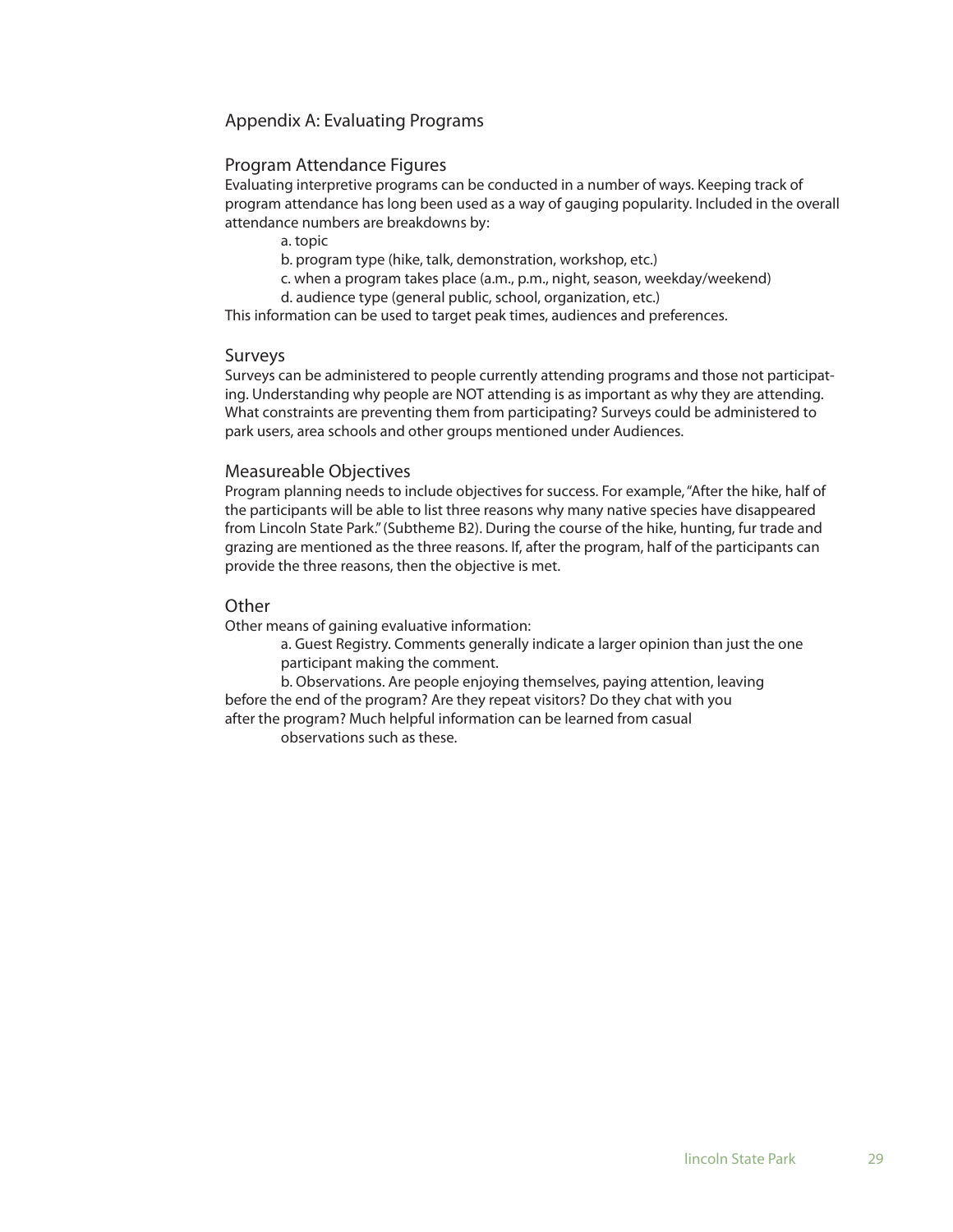# Appendix B: Marketing and Promotion of Interpretation

Different audiences will necessitate different marketing techniques. For example, those staying in the campgrounds, group camps, cabins and youth tent area may be reached via bulletin boards, flyers and promotion during other programs. For those who register in advance at the group camp, program information can be sent directly to them prior to their visit.

Schools can be approached through the district administration, board meetings and PTO/PTA meetings. Teacher training days are a good way for interpreters to make contact with individual teachers and promote field trips. Offer the Jones Home as a meeting site for teachers (with a free tour and promotion for school field trips). Other organizations such as hiking clubs and birding organizations offer newsletters and presentations that the interpreter can capitalize upon.

Building relationships with other agencies in the region is important. Promoting the park through Holiday World and the Lincoln Boyhood Home creates a regional visit rather than a competitive situation. Likewise, LSP should be promoting other opportunities in the area.

Creating a connection between the park and the Jones Home will help both sites. Both sites should promote each other's programs during presentations and on bulletin boards/kiosks. Clear directional signs will guide visitors between the two sites. In the long term, a hiking/biking trail between the sites will link the Jones Home to the park.

#### Cost Considerations

The IDNR has a long history of providing interpretation as a service to its visitors. For the most part, these programs have been free with park admittance. Some workshops and special events cover materials. Recently, the IDNR has begun charging school groups a nominal fee.

Offering a variety of opportunities works well. For example, admittance to the Jones Home would be free, but the gift shop/book store can generate revenue. Larger group tours could have a fee comparable to what's currently charged to school groups. Individuals could walk through the home for free. Professionally printed brochures can have a fee attached to them to offset the cost of printing (and reduce littering). Make sure that the cost matches the perceived benefit. A visit to the Boyhood Home can provide an idea of price ranges. What's selling for the price range?

Free services should continue at LSP and the Jones Home, but offering other opportunities with a fee attached provides the option of an expanded opportunity.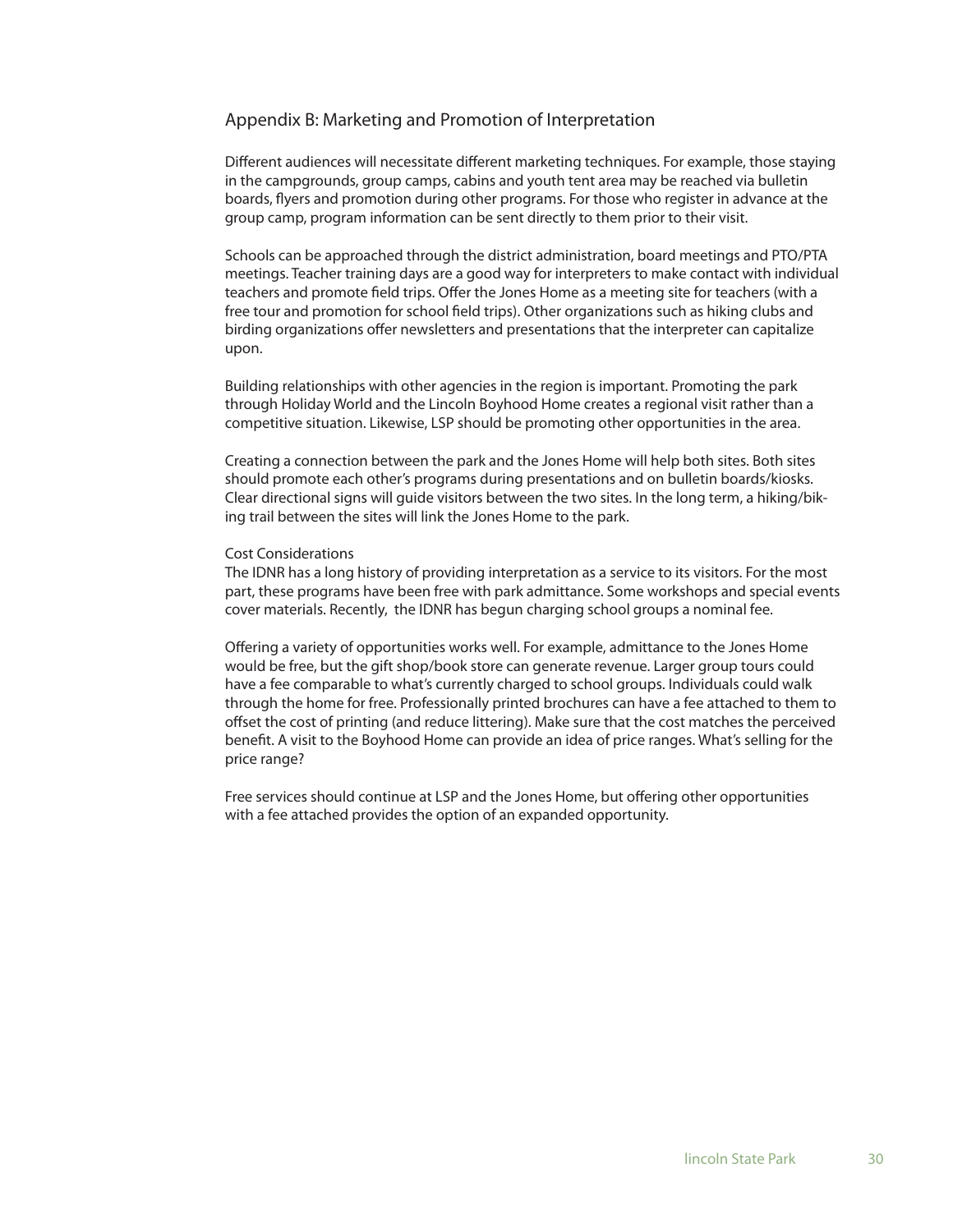# **Appendix C: Interpretive Center Location Pros and Cons**

| <b>Location</b><br>Group Camp    | Pros                                                     | Cons                                         |
|----------------------------------|----------------------------------------------------------|----------------------------------------------|
|                                  | -Logistically easy to expand from                        | -Location is not in the highest use area of  |
| dining room                      | downstairs to upstairs.                                  | the park.                                    |
| upstairs                         | -Open, well-lit, high ceilings are                       | -Retrofitted buildings do not serve as well  |
|                                  | conducive to a variety of exhibits.                      | as a building designed as an interpretive    |
|                                  | -Downstairs could become work area,                      | center.                                      |
|                                  | upstairs would be exhibit space.                         | -Requires Group Camping to be eliminated     |
|                                  | -Building already exists.                                | as an activity at Lincoln.                   |
|                                  |                                                          | -Retrofitting upstairs for year round use    |
|                                  |                                                          | would be a major remodel                     |
| Campground (new                  | -Location would be in high use area of                   | -Cost of design and construction.            |
| construction)                    | the park.                                                | -Would utilize existing natural area.        |
|                                  | -Building could be designed to function                  |                                              |
|                                  | as an interpretive center.                               |                                              |
|                                  | -Design may be able to utilize existing                  |                                              |
|                                  |                                                          |                                              |
| Service Area and                 | utilities, parking<br>-Location is near the campgrounds— | -Suggested buildings are not conducive to    |
| <b>Existing Manager</b>          | high use area.                                           | use as an interpretive center (low ceilings, |
| Residence                        | -Multiple buildings already exist.                       | lighting, divided space, multiple floors     |
| (NC-Manager's                    | -Reuses a developed area (existing                       | create ADA issues).                          |
| House, Program                   | utilities, parking)                                      | -May require program area be separate        |
| Area- Manager's                  | -Location is supported by property                       | building from interpretive center            |
| Garage, Rec                      | master plan.                                             | -Requires service area and new manager's     |
| <b>Building-Current</b>          |                                                          | residence to be completed before move can    |
| Service Bldg<br>New Construction |                                                          | take place                                   |
|                                  | -Location is near the campgrounds and                    | -Cost of design and construction             |
| on current Service               | high use areas                                           | -Requires service area and new manager's     |
| Area site                        | -Building would be designed to                           | residence to be completed before the move    |
|                                  | function as an interpretive center                       | can take place.                              |
|                                  | -Utilities and parking are already in                    |                                              |
|                                  | place                                                    |                                              |
|                                  | -Location is supported by the property                   |                                              |
| <b>Oak Grove Shelter</b>         | master plan<br>-Location is near park entrance, so       | -Cost of design and construction.            |
| (new construction)               | could serve as an introduction to the                    | -Would utilize existing natural area and     |
|                                  | park.                                                    | require much clearing.                       |
|                                  | -Location is not too far from                            | -New utilities required.                     |
|                                  | campgrounds.                                             |                                              |
|                                  | -Building could be designed to function                  |                                              |
|                                  |                                                          |                                              |
|                                  | as an interpretive center.                               |                                              |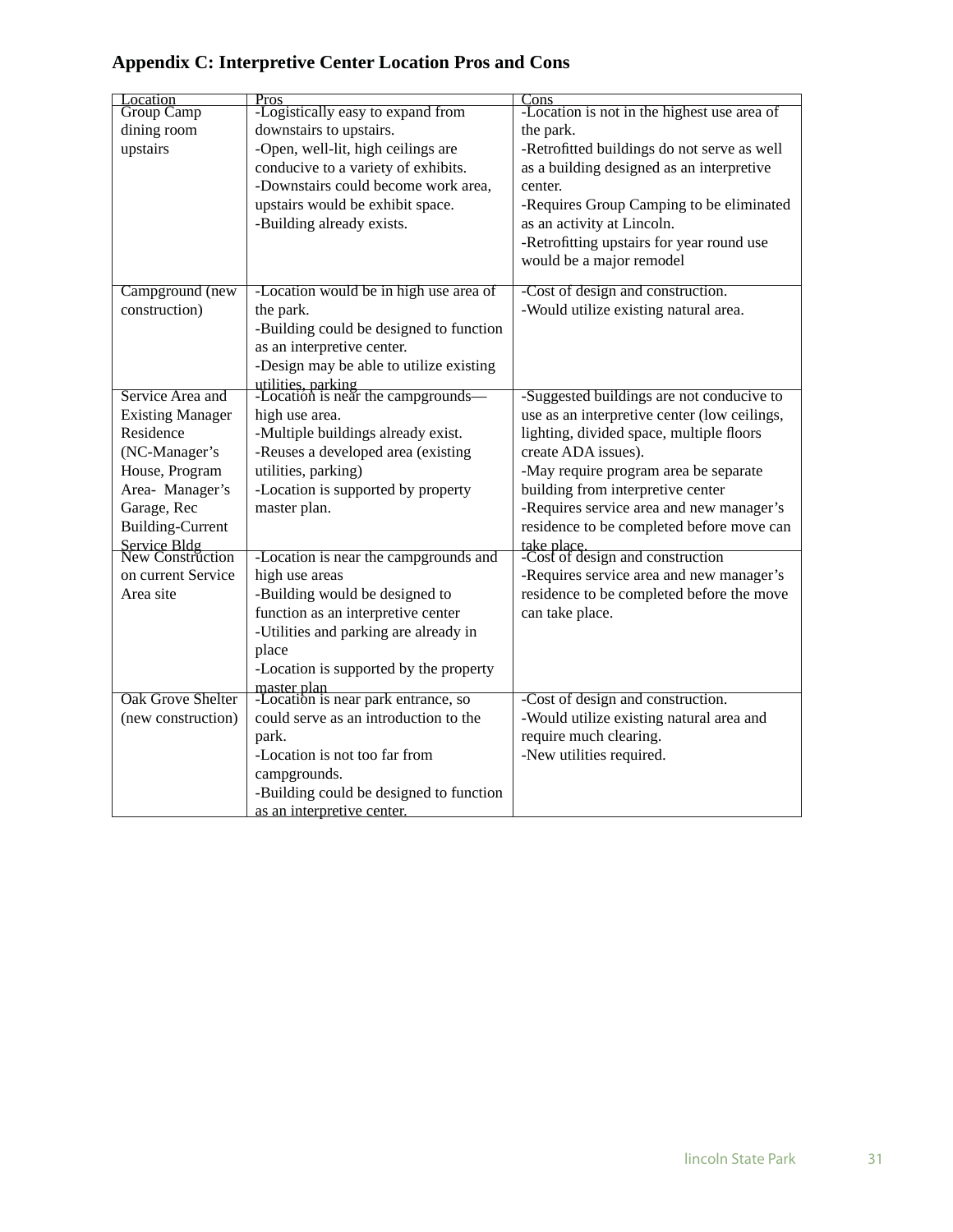# **Appendix D: Cost Estimates**

Appendix D: Cost Estimates<br>Estimates vary based upon how much is done in-house and how much is contracted out. Estimates vary based upon how much is done in-house and how much is contracted out.

Priority I: Can be implemented immediately (if no associated cost) or fundraising/grant/budget request can begin immediately<br>Priority II: 5-10 years<br>Priority III: 10+ years Priority I: Can be implemented immediately (if no associated cost) or fundraising/grant/budget request can begin immediately

Priority II: 5-10 years Priority III: 10+ years

| Recommendations                                                                                          | Priority          | Priority II                             | Priority III |
|----------------------------------------------------------------------------------------------------------|-------------------|-----------------------------------------|--------------|
| Program Amenties                                                                                         |                   |                                         |              |
| Construction of Program Area/Shed near campgrounds (covered)                                             | \$18,500          |                                         |              |
| Acquire a Cushman for roving interpretation                                                              | 2000\$            |                                         |              |
| Group Camp Program area (uncovered)                                                                      | <b>28000</b>      |                                         |              |
| Program Types                                                                                            |                   |                                         |              |
| Conduct an evaluation of current program types, topics and times                                         | $\frac{80.00}{2}$ |                                         |              |
| Promote and offer outreach programs in the schools                                                       | 00.08             |                                         |              |
| Network with the Lincoln Boyhood Memorial on joint program opportunities                                 | 00.08             |                                         |              |
| Target the Lincoln Drama audience for interpretation                                                     | $\frac{80.00}{2}$ |                                         |              |
| Network with tour groups                                                                                 | 00.08             |                                         |              |
| Archaeological Research                                                                                  |                   | Dependent on grants and<br>partnerships |              |
| Wayside exhibits (design and fabrication of fiberglass embedded signs using IDNR template—cost per sign) |                   |                                         |              |
| Gordon Mill and Home                                                                                     | 81400             |                                         |              |
| Church                                                                                                   | \$1400            |                                         |              |
| Cemetery                                                                                                 | \$1400            |                                         |              |
| Sarah Lincoln Woods Nature Preserve (duplicate signs at entrance and exit of the preserve)               | 81900             |                                         |              |
| James Gentry Home (replacement)                                                                          | \$1200            |                                         |              |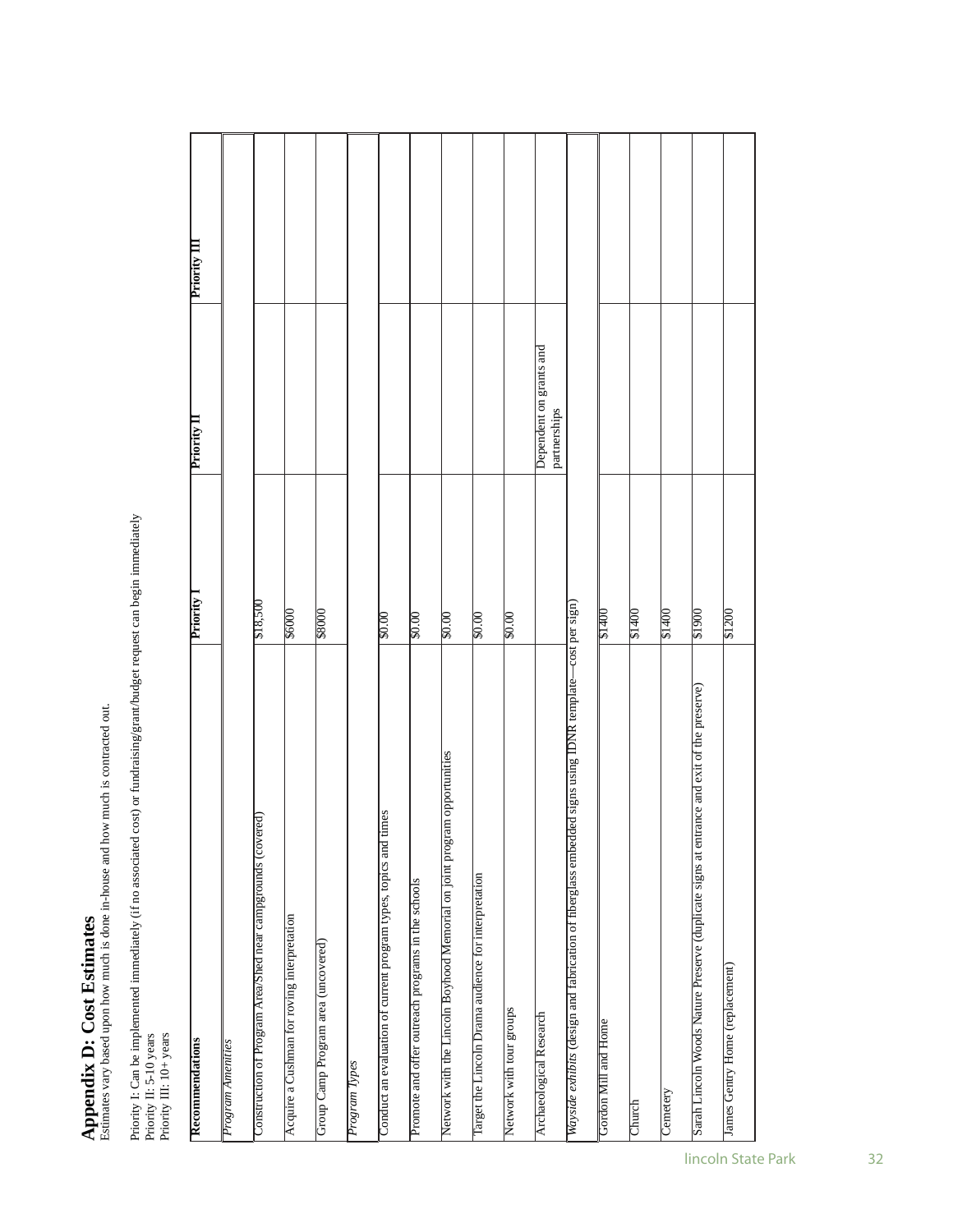| Gentry Store                                                                                                             |                                  | 81400                        |  |
|--------------------------------------------------------------------------------------------------------------------------|----------------------------------|------------------------------|--|
| Civilian Conservation Corps Camp                                                                                         |                                  | 20118                        |  |
| Civilian Conservation Corps Projects (at Ranger Cabin)                                                                   |                                  | 81400                        |  |
| Crawford School                                                                                                          |                                  | 81400                        |  |
| Gentry Store to Troy Road                                                                                                | 21400                            |                              |  |
| Kiosks                                                                                                                   |                                  |                              |  |
| Lincoln Amphitheater                                                                                                     |                                  | 35600                        |  |
| <b>Jones Home</b>                                                                                                        | \$5600                           |                              |  |
| Brochures (design and printing in Indianapolis)                                                                          |                                  |                              |  |
| <b>Jonesboro</b> Tour                                                                                                    |                                  | 0001\$1                      |  |
| <b>Jones Home Tour</b>                                                                                                   | $0001$ \$                        |                              |  |
| Civilian Conservation Corps Walk                                                                                         |                                  | \$1000                       |  |
| Interpretive Center                                                                                                      |                                  |                              |  |
| Close the existing center                                                                                                | 20.00                            |                              |  |
| Move interpretive center to lower floor of the Dining Hall<br>Exhibits only                                              | @ \$170/sf estimate<br>\$360,000 |                              |  |
| Locating a new interpretive center in a central location                                                                 |                                  | Requires design for estimate |  |
| Jones Home                                                                                                               |                                  |                              |  |
| Place directional signs at the park and the Jones Home would encourage visitors to see both sites                        | \$500.00                         |                              |  |
| Restore all of the rooms open to the public on the main floor to the period that Jones would have<br>occupied the house. |                                  | \$40/sq.foot                 |  |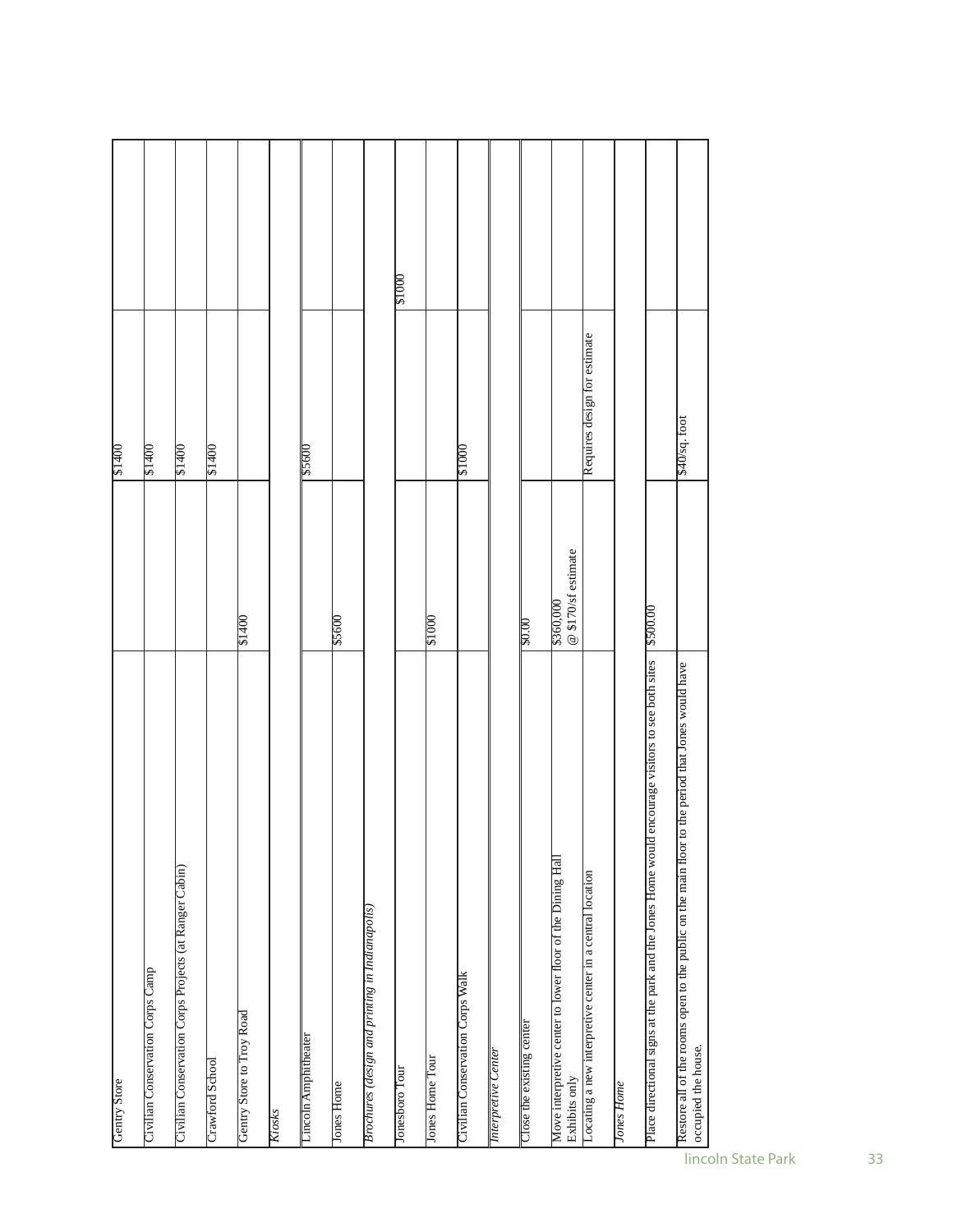| Convert the basement to an exhibit and activity area                                             |                                | \$201,000           |                                |
|--------------------------------------------------------------------------------------------------|--------------------------------|---------------------|--------------------------------|
|                                                                                                  |                                | @ \$170/sf estimate |                                |
| Build a replica of the store on the site.                                                        |                                |                     | \$120,000                      |
| Connect known Jonesboro sites (the Home, barn, store site and cabin sites) with a walking trail. |                                |                     | <b>8900</b>                    |
| Identify the cabin sites with signs                                                              |                                | 8500                |                                |
| Develop a Jonesboro tour brochure                                                                |                                |                     | <b>21000</b>                   |
| Focus programs on the time period when Jones occupied the house.                                 | 00.08                          |                     |                                |
| Trails                                                                                           |                                |                     |                                |
| Evaluate directional signs and install or move signs as recommended                              | $rac{6}{3}$                    |                     |                                |
| Place signs identifying the Nature Preserve                                                      | \$300                          |                     |                                |
| Short loop at new interpretive center (Group Camp)                                               | Dependent on surfaces selected |                     |                                |
| Reconfigure current trail system to include:<br>1. Trailheads in high use areas                  |                                |                     | Dependent on surfaces selected |
| 2. Loops to provide hiking options.<br>Gentry Store to Troy Road Trail                           |                                |                     | Dependent on surfaces selected |
| Lincoln State Park to Jones Home Regional Trail.                                                 |                                |                     | Dependent on surfaces selected |
| Civilian Conservation Corps Trail                                                                |                                | \$900.00            |                                |
| Staff                                                                                            |                                |                     |                                |
| Add second seasonal position                                                                     | Dependent on wage rate         |                     |                                |